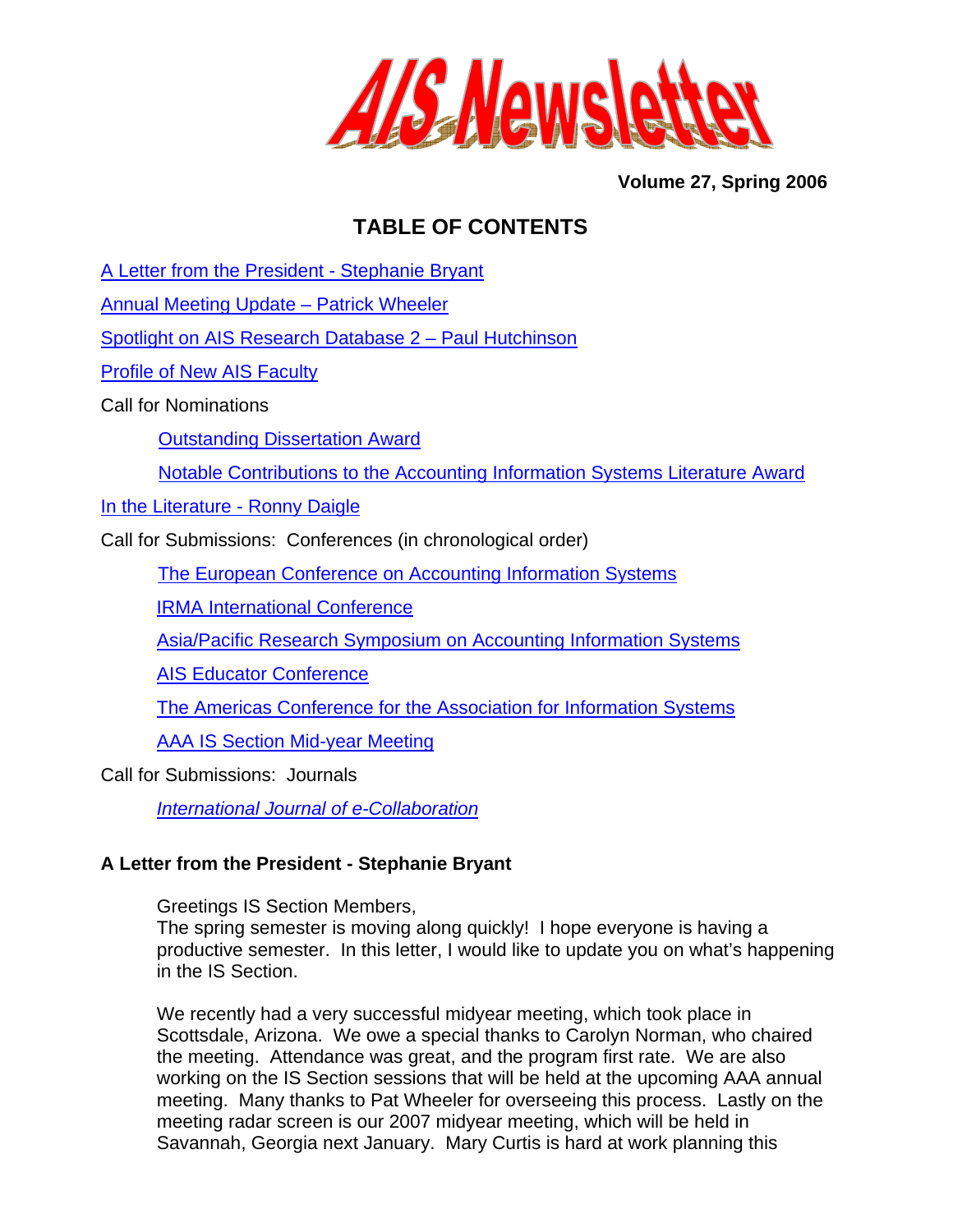meeting for our membership. Please remember to thank all of these individuals if you see them.

On my schedule, I will be privileged to represent the IS Section in China at the Accounting Society of China AIS Annual Meeting in April. I will be speaking at the conference on AIS education in the United States. Additionally, I will attend a roundtable discussion with Chinese AIS leaders who would like me to discuss with them what our Section does to support and provide value to our members. The Chinese AIS Section is a new group and they are very interested in learning from our efforts. I will update you on this meeting at the annual business meeting.

As I reported in the fall newsletter, the education committee, under the leadership of David Hayes, has been working on a syllabus collection project. To this end, they have collected over 50 undergraduate and graduate AIS syllabi and have categorized them by textbook. They are all now published on the IS Section website. If you want to see what others are including on their syllabus, go to the Section website and peruse the syllabi there. Thanks to everyone who graciously allowed use of their syllabi. If you want to add your syllabus, please send it to Terry Glandon at [tglandon@utep.edu](mailto:tglandon@utep.edu).

Another project currently under way is the development of a Section Operating Manual, which we have never had. Current officers, committee chairs, the newsletter editor, midyear meeting and annual meeting program chairs, and others have all contributed a set of written guidelines that will comprise our Section operating manual. This operating manual will be posted on our Section website, and all future Section leaders will have access to it. This should be a tremendous help during transition periods as new leaders figure out what their responsibilities are and what timelines are important to their positions.

C3, our biennial AIS project publication, is going very well under the leadership of Marianne Bradford and Sarah Bee. They had excellent response to the recent Call and are in the process of reviews now. We will be distributing C3 CDs at the annual business meeting.

I also want to send special thanks to two other individuals who work very hard for our Section. Ronny Daigle has once again provided quality reviews for our "In the Literature" newsletter column. Marcia Weidenmier has also continued outstanding service as our newsletter editor. Thank you to both of you for providing quality work for our members!

Finally, there are several impending deadlines I want to highlight. The Call for Outstanding Dissertation Award is open until March 15<sup>th</sup>. The Call for Notable Contribution to the Literature is open until March 31<sup>st</sup>. The IMA/IS Section Research Award is also open until March  $31<sup>st</sup>$ . I urge you to participate in these opportunities.

As always, if there is anything I can do to help you, please don't hesitate to email or call me.

Warm regards to all, Stephanie Bryant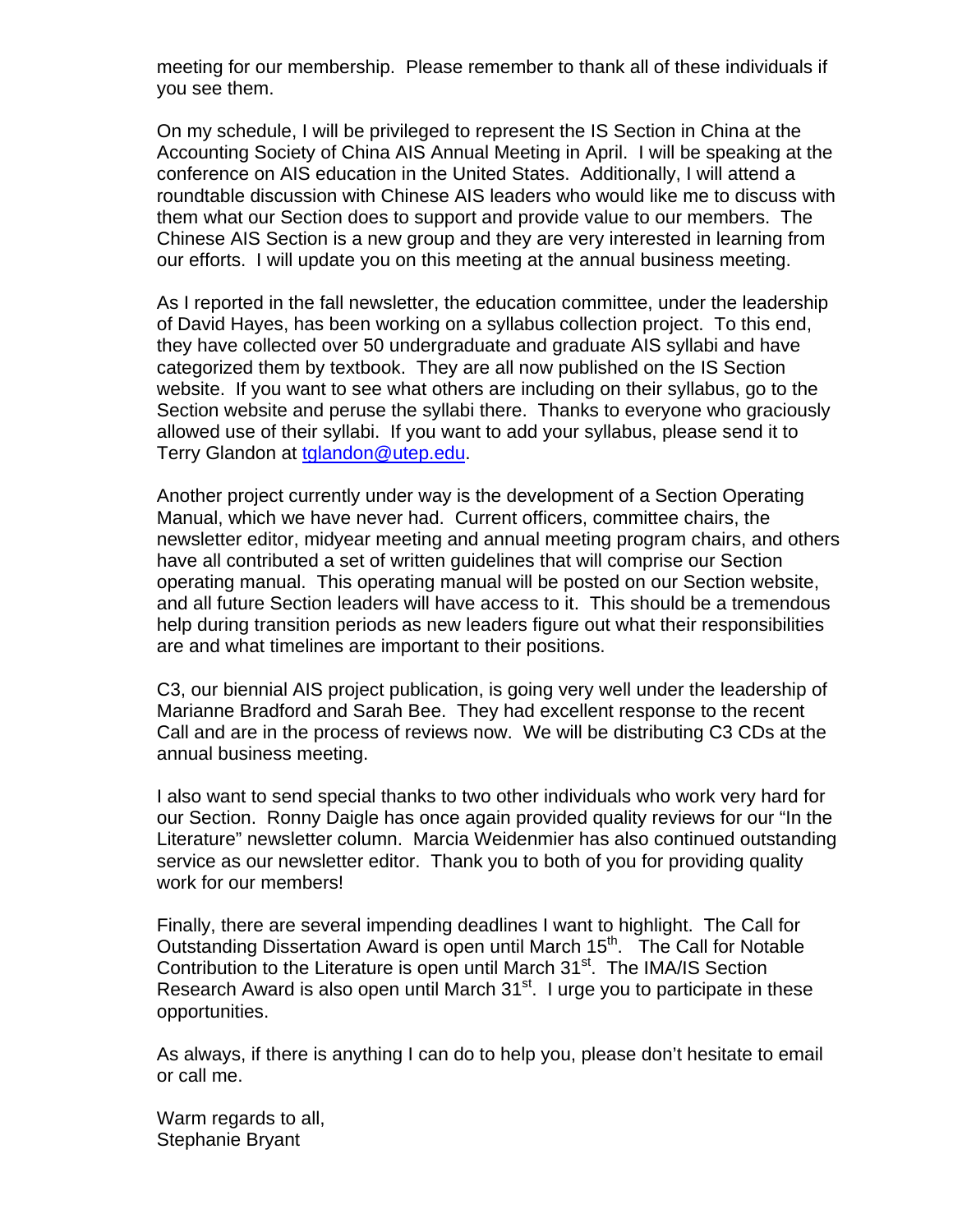## <span id="page-2-0"></span>**Annual Meeting Update – Patrick Wheeler**

For the 2006 AAA annual meeting, the IS section received 25 research paper submissions, down about 8 from last year. Our final count for reviewer volunteers is 62, for discussant volunteers is 27, and for moderator volunteers, 31. Unfortunately, we had no submissions for discussion panel this year. Since the assignment of sessions at the annual meeting is determined by the number of research paper and discussion panel submissions, failure to receive any panel proposals cost us at least one session assignment.

As in the past, there will be an IS section business breakfast for all section members (tentatively on Aug 8th). The section president also plans to initiate two new section meetings at this year's annual meeting: an IS section executive committee meeting (tentatively, Aug 7th) and a planning committee meeting for the IS section midyear meeting (tentatively, Aug 8th). These meetings are primarily for members of the committees involved.

### **Spotlight on AIS Research Database 2 – Paul Hutchinson**

I thought that I would provide a brief update on my **AIS Research Database 2**. It is a relational database linked for downloading on the IS section homepage at AAA under the "Resources" tab as "Database of AIS articles." To date, there have been 518 downloads since late July 2004. Also, I recently updated the database to include all AIS articles through 2005. The database currently contains 891 articles with 849 different authors for the following journals: *Journal of Information Systems*, *International Journal of Accounting Information Systems* (formerly *Advances in Accounting Information Systems*), and *Review of Business Information Systems* (formerly *Review of Accounting Information Systems*). This database identifies all articles and other items in these publications from their inception to the present (December 2005) and is a fully searchable Microsoft Access database. This is the only electronic database that contains articles from *AiAIS* and *RBIS* (formerly *RAIS*). Thanks to all IS section members for their downloads and support of this project.

### **Profile of New AIS Faculty**



**Arinola Adebayo, University of South Carolina Aiken,**  [ArinolaA@usca.edu](mailto:arinolaa@usca.edu)

Dr. Adebayo earned a MBA from Radford University (1987) and a BS from Arkansas State University(1985). She earned her Ph.D. from Virginia Commonwealth University in Fall 2004.

Her research interests include examining the impact information technology has on various aspects of the accounting profession. She has her CPA license, a CMA, and has had vast experience in both the private and public sectors of accounting.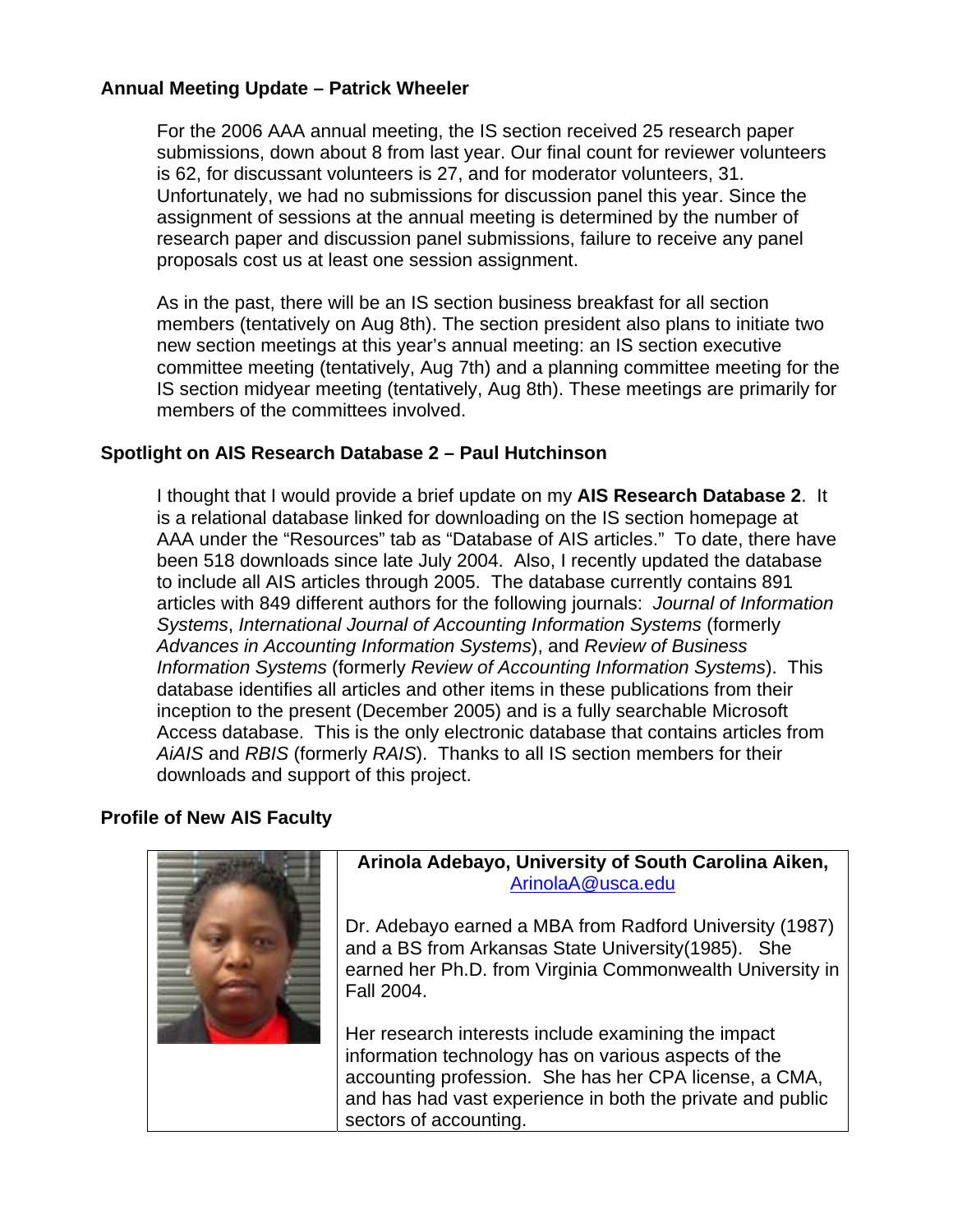#### **Tina Loraas, Auburn University,** [loraatm@auburn.edu](mailto:loraatm@auburn.edu)

<span id="page-3-0"></span>

Dr. Loraas received both bachelor's and master's degrees in accountancy from Auburn University. Her current research interests are in the realm of technology acceptance, and cognitive biases of investors and managers. She has teaching interests in both the cost/managerial fields as well as accounting information systems. She is a member of the American Accounting Association, and before returning to academics worked as an accountant at a small firm in Opelika, AL.

## **Call for Nominations: Information Systems Section 2006 Outstanding Dissertation Award**

The Information Systems Section of the American Accounting Association is pleased to announce its 2006 Outstanding Dissertation Award Competition. The purpose of this award is to recognize outstanding dissertations in the field of accounting information systems. The winner will be honored with a plaque presented at the IS Section Business meeting at the 2006 Annual Meeting in Washington DC. An abstract of the winning dissertation will appear in the Section Newsletter.

Entries may be nominated by either the student who wrote the dissertation or by one or more members of the dissertation committee. The entry should not be under simultaneous consideration by other sections of the AAA.

The submission requirements are as follows:

- 1. Dissertation topic dealing with information systems
- 2. Dissertation completed between January 1, 2005 and December 31, 2005
- 3. A letter signed by the dissertation chair stating the dissertation was completed and accepted by the degree granting institution during the above period
- 4. A nominating letter stating why the dissertation should be recognized as outstanding
- 5. A paper from the dissertation that meets the criteria for papers submitted to the Journal of Information Systems\* or a 15 page abstract (the paper format is strongly encouraged)

Please submit four hard copies or one electronic copy (electronic submission is encouraged) to:

Bill Heninger Brigham Young University Marriott School 517 TNRB Provo, UT 84602-3113 Telephone: (801) 422-6899 Email: [heninger@byu.edu](mailto:heninger@byu.edu)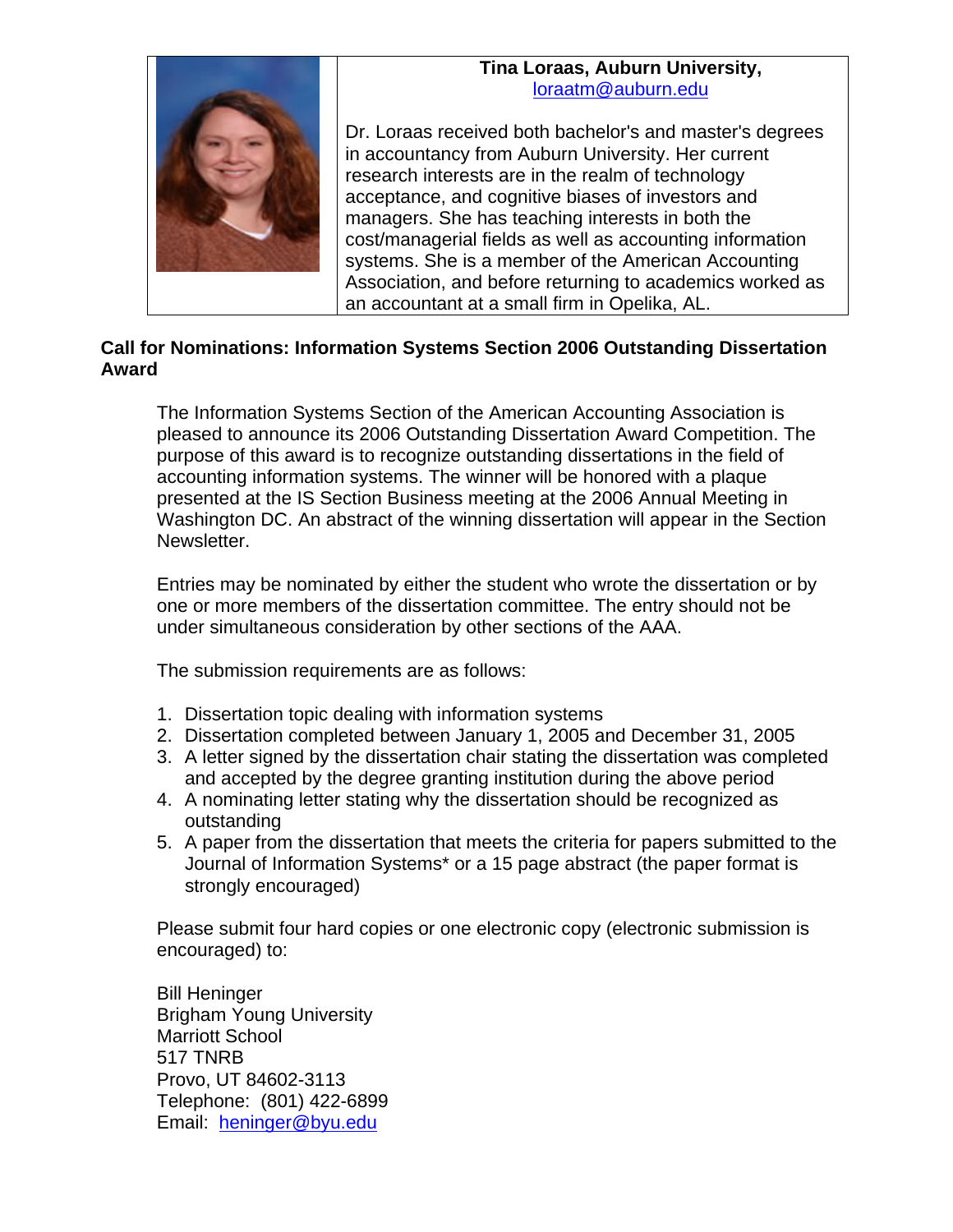<span id="page-4-0"></span>All submissions must be postmarked by **March 15, 2006.** The award committee may request finalists to submit a copy of their completed dissertation.

\* Please refer to the latest issue for requirements related to length, format and other matters such as inclusion of experimental instruments.

### **Call for Nominations: 2006 Notable Contributions to the Accounting Information Systems Literature Award**

The Information Systems Section of the American Accounting Association is pleased to announce its 2006 Notable Contributions to the Accounting Information Systems Literature Award competition. The purpose of this award is to recognize outstanding contributions of exceptional merit that make a direct contribution to AIS research. The winner of this award will be honored with a plaque presented at the Information Systems Section Business Meeting to be held at the 2006 AAA Annual Meeting.

The criteria for the award are:

- Impact the work has had on theoretical or applied accounting information systems research.
- Relevance to the larger IS research community
- Originality and innovation of the ideas presented in the work.
- Development of an appropriate theoretical foundation.
- Contribution to knowledge in the area of accounting information systems.
- Soundness of methodology and analysis (where appropriate).

Selection Process:

• Nominations should be made to the Chair of the Notable Contributions to the IS Literature Award Committee in care of the committee chair:

Andreas Nicolaou, Bowling Green University, Department of Accounting and Management Information Systems College of Business Administration Bowling Green State University 329 Business Administration Bowling Green, OH 43403 Phone: (419) 372-2932 Fax: (419) 372-2875 Email: [anicol@cba.bgsu.edu](mailto:eighmeje@muohio.edu)

- **Deadline for nominations is March 31, 2006.**
- Consideration shall be given to peer-reviewed books, monographs, and journal articles on research topics and methods in the field of accounting information systems. For journal articles, nominations are not limited to any particular journal, but should be publications recognized as having made a significant contribution to the literature in accounting information systems.
- The work must have been published prior to December 31, 2002.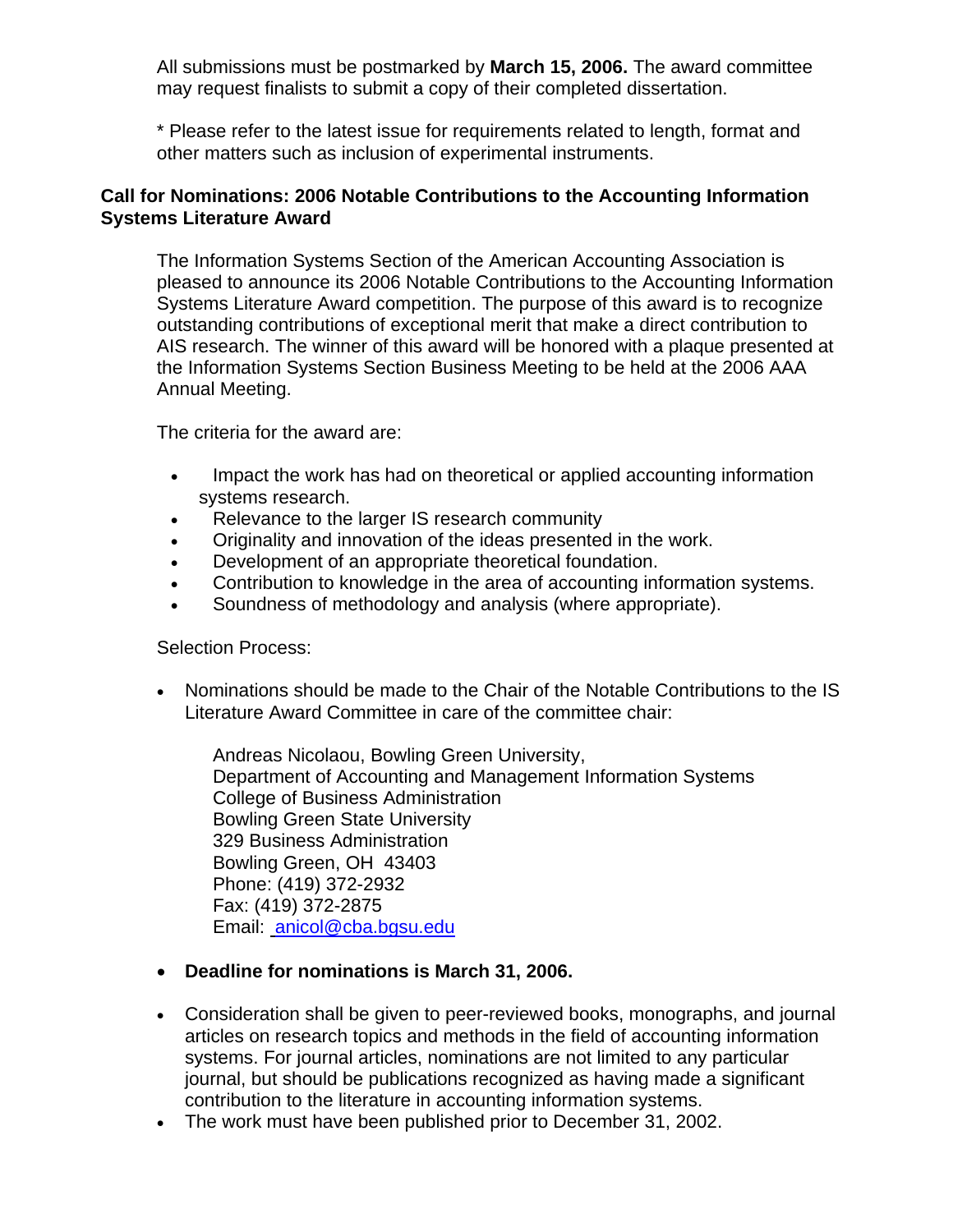- <span id="page-5-0"></span>• To be eligible for consideration, at least one of the authors of the work must be a current member of the AAA.
- Nominations should be made to the chair of the Notable Contributions to the IS Literature Award Committee.
- The work must be nominated by an IS Section member.
- The nominating letter should include statements that assess the importance of the work and its current or potential impact on the accounting information systems literature.
- Electronic or physical submissions are accepted. Four copies are required of physical submissions.
- If there are no nominations by the deadline, an award should not be given that year.
- The committee is not required to accept one of the nominated papers for the award.
- Selection of the award winner will be made by the Notable Contributions to the IS Literature Award Committee. This committee will consist of a chair and two members, all appointed by the Vice President of the IS Section to serve the following year. Current members of the committee and the Executive Committee are ineligible for the award.

## **In the Literature - Ronny Daigle**

Greetings! I hope all is well for everyone this semester. Consistent with past columns, I focus on the IS literature since most are aware of the current accounting literature. Also consistent with prior columns, article abstracts are provided with some possible minor editing for shortening or elaboration.

I enjoyed looking at many articles published since the last newsletter, and list and categorize a number of them below within certain topic areas. In particular, I noted that the December 2005 issue of CAIS had a special theme on the topic of Systems Analysis and Design. A number of articles from this particular issue are listed below.

If an article peaks your interest and you cannot find it, please email me and I will try to get a copy for you.

# **Research on IS Research**

Understanding the Role and Methods of Meta-Analysis in IS Research by King, William R. and He, Jun in *CAIS*; Oct2005, Vol. 16 Article 32

Four methods for reviewing a body of research literature – narrative review, descriptive review, vote-counting, and meta-analysis – are compared. Metaanalysis as a formalized, systematic review method is discussed in detail in terms of its history, current status, advantages, common analytic methods, and recent developments.

External Validity in IS Survey Research by King, William R. and He, Jun in *CAIS*; Dec2005, Vol. 16 Article 45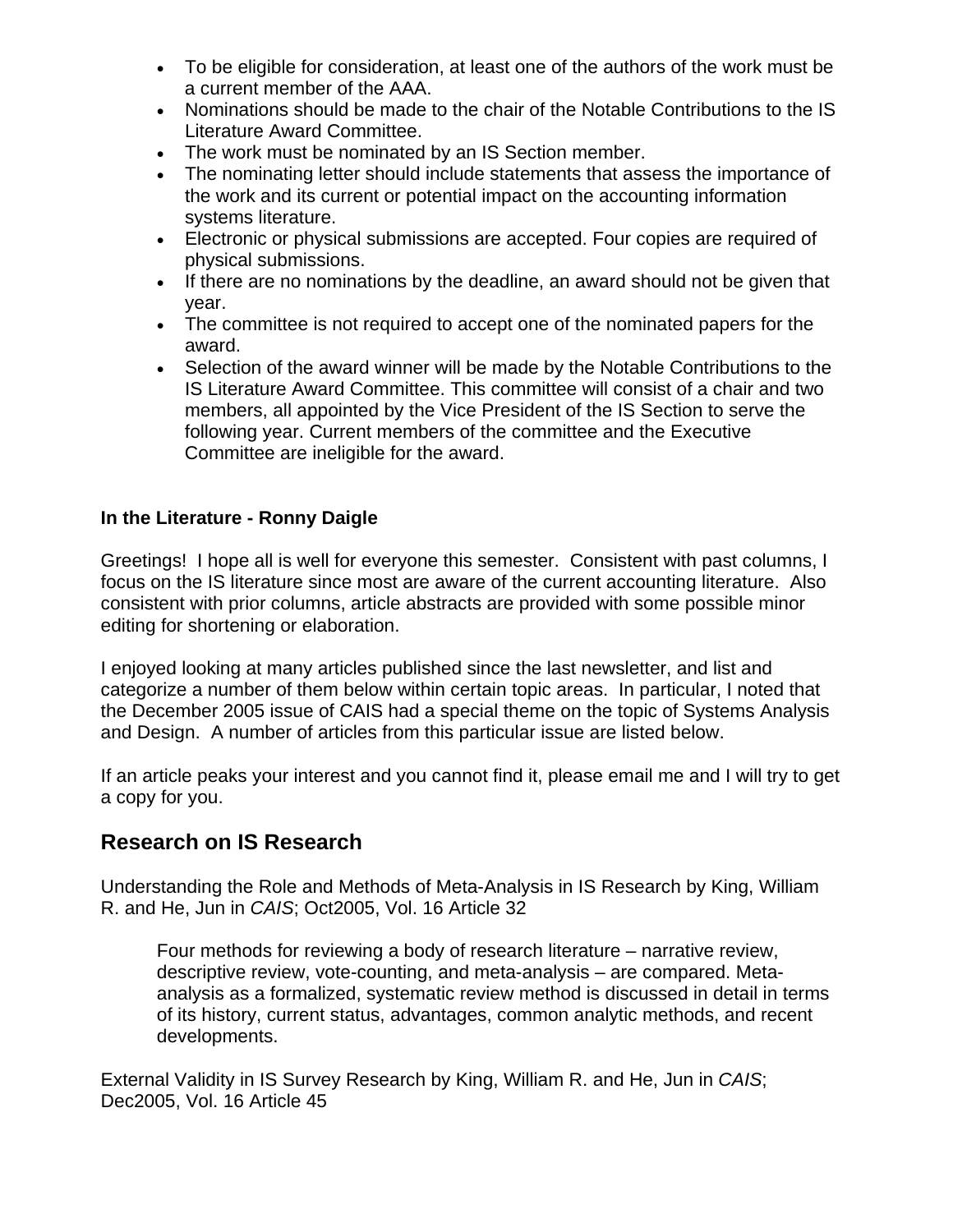This study focuses on the issues of external validity, coverage error and nonresponse error in IS survey research. Data from the empirical papers in 5 years of issues from three "A rated" IS journals are presented and analyzed. Recommendations are made based on the analyses, basic scientific principles and the authors' experience and judgment.

Becoming Engaged with Conferences: Reputations and Networks by David Avison, Karlheinz Kautz, Marianna Sigala, Edgar A. Whitley, and Robert Winter in *CAIS*; Dec2005, Vol. 16 Article 46

This paper is intended to encourage members of the IS community to participate in Information Systems conferences. For lecturers and research students participation includes such academic roles of presenter, discussant, panel member, and PhD Consortium student or faculty member. For people further along in their careers, participation includes the leading roles of program chair, track chair, and associate editor. Key administrative roles such as organizing chair, publicity chair, and secretary are also described. Without these roles being fulfilled enthusiastically and effectively, conferences cannot be successful and the discipline is thereby impoverished.

On Peer Review Standards for the Information Systems Literature by Robert M. Davison, Gert Jan de Vreede, and Robert O. Briggs in *CAIS*; Dec2005, Vol. 16 Article 49

The quality of research published in journals is not only dependent on the work performed by authors, but also on the service undertaken by peer reviewers. In this paper, we take a two-pronged qualitative approach to establish an integrated set of criteria for reviewers, for the reviews they produce, and for the papers they review in the IS domain. These criteria are intended to be of value to three sets of stakeholders: authors, reviewers and editors. Authors should find them useful as they write, knowing in advance how reviewers are evaluating their work; reviewers should find them useful to improve the quality of the reviews of manuscripts; editors should use them to ensure that manuscripts are well written and that reviewers performed their tasks effectively. We discuss the implications of these criteria for the review process and identify areas for future research.

Taking Industry Seriously in Information Systems Research by Chiasson, Mike W. and Davidson, Elizabeth in *MIS Quarterly*; Dec2005, Vol. 29 Issue 4, p591-605, 15p

In this essay, we argue that industry receives little attention in information systems research and theory, despite its increasingly important influence on IS activities. This is evident both in the narrow range of industries examined in IS research and the infrequent consideration of industry in theory. We base these observations on an analysis of IS publications in two top-tier journals (MIS Quarterly and Information Systems Research) over eight years. Drawing from institutional theory, we consider various ways industry can be addressed and assess how industry influences IS activities. We conclude that industry provides an important contextual "space" to build new IS theory and to evaluate the boundaries of existing IS theory. We outline a range of strategies for incorporating industry into IS research.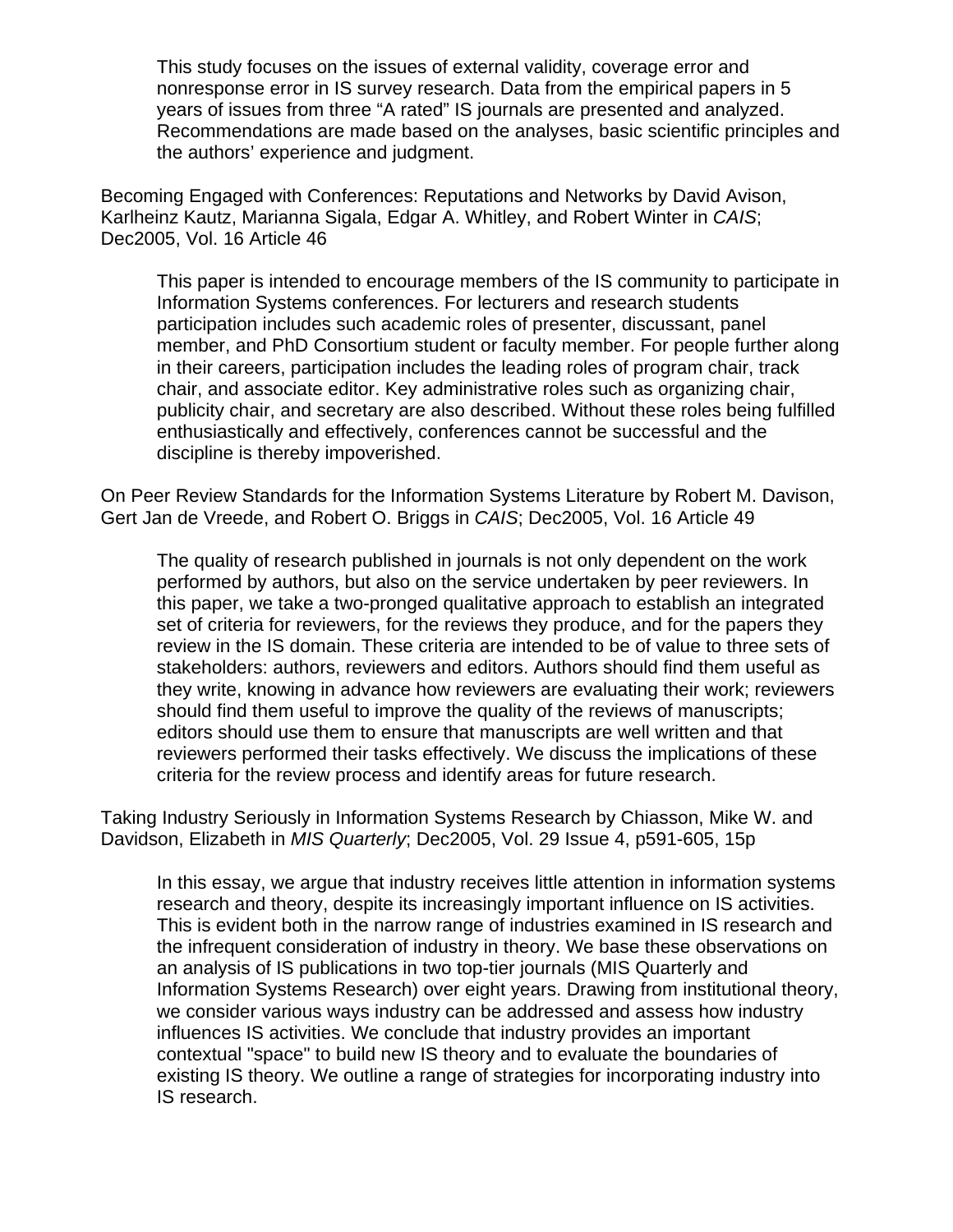# **Research on Systems Development and Implementation Issues**

Special Theme of Research in Information Systems Analysis and Design – I. Unraveling Knowledge Requirements Through Business Process Analysis by Palash Bera, Dorit Nevo, and Yair Wand in *CAIS*; Dec2005, Vol. 16 Article 41

Organizations analyze their business processes in order to improve them. Business processes are also considered retainers, users and creators of organizational knowledge. Thus, they can be analyzed to identify the knowledge used, created and embedded in them. A process analysis approach that focuses on redesign does not necessarily capture the knowledge used and created in a process. Choosing a knowledge-focused approach should lead to understanding knowledge needs but might not lead to improved business processes. This paper describes an approach for Knowledge Requirements Analysis (KRA) that combines process analysis with identifying knowledge used and created during the process. KRA is the process of identifying and analyzing existing organizational knowledge and prescribing improvements to it. The KRA methodology presented in this paper combines two methods: a knowledge engineering method (CommonKADS) and a process modeling method (EDPDT). The EDPDT constructs are used to operationalize the organization and task models of CommonKADS and thus create the KRA methodology. The methodology was applied successfully to the process of ethical reviews of grant applications in a university. The main advantage of the proposed methodology is that it enables organizations to keep track of their knowledge resources embedded in various business processes. Knowledge that is not shared or used can be detected and new knowledge can be identified to support and improve existing processes better. This approach can lead to improved knowledge management in organizations.

Special Theme of Research in Information Systems Analysis and Design –II. Data Modeling or Functional Modeling – Which Comes First? An Experimental Comparison by Shoval, Peter and Kabeli, Judith in *CAIS*; Dec2005, Vol. 16 Article 42

The software analysis process consists of two main activities: data modeling and functional modeling. While traditional development methodologies usually emphasize functional modeling via dataflow diagrams (DFDs), object-oriented (OO) methodologies emphasize data modeling via class diagrams. UML includes techniques for both data and functional modeling which are used in different methodologies in different ways and orders. This article is concerned with the ordering of modeling activities in the analysis stage. The main issue we address is whether it is better to create a functional model first and then a data model, or vice versa. We conduct a comparative experiment in which the two opposing orders are examined. We use the FOOM methodology as a platform for the experiment as it enables the creation of both a data model (a class diagram) and a functional model (hierarchical OO-DFDs), which are synchronized. The results of the experiment show that an analysis process that begins with data modeling provides better specifications than one that begins with functional modeling.

Special Theme of Research in Information Systems Analysis and Design –III Teaching Systems Analysis and Design: A Case for the Object Oriented Approach by RadhaKanta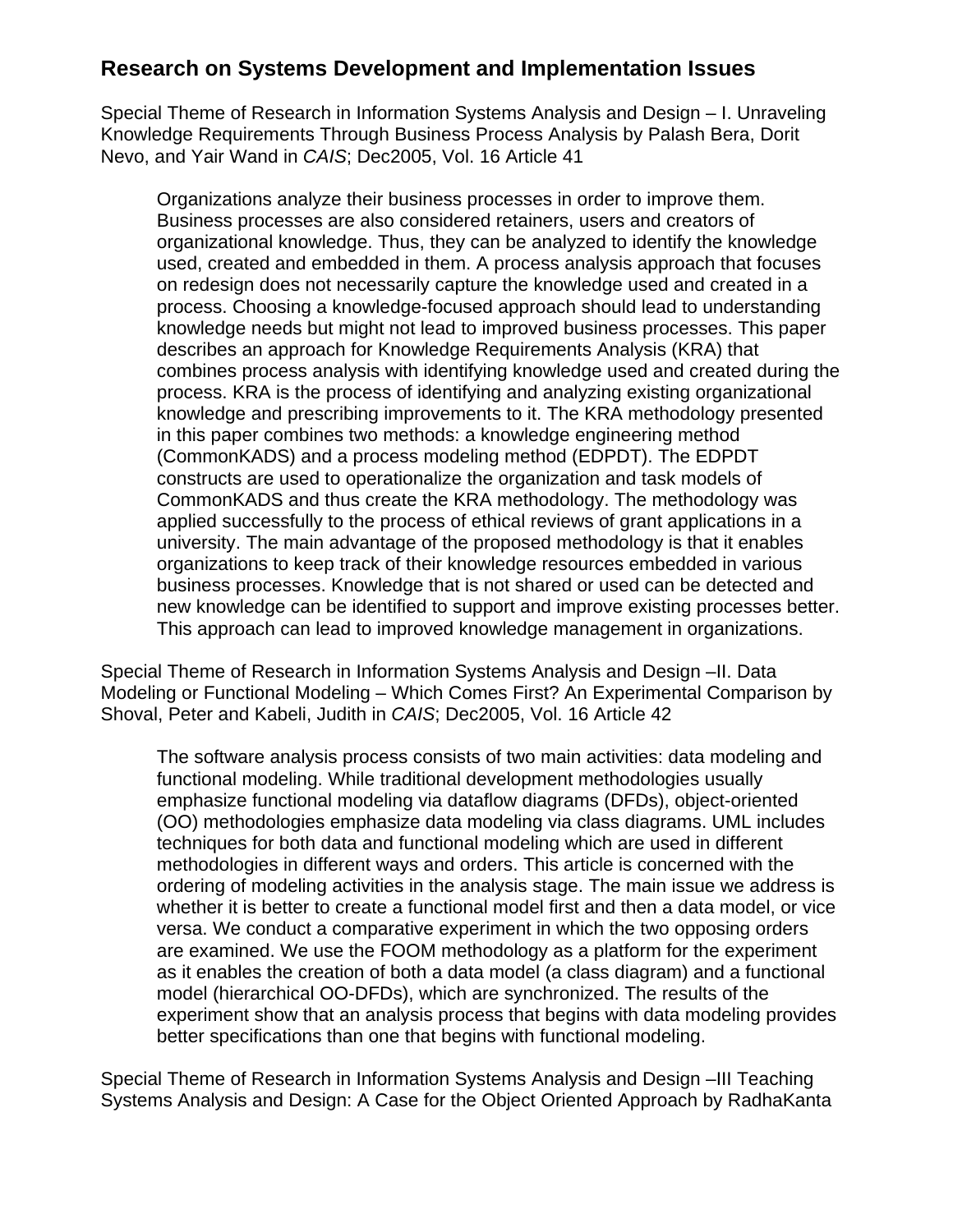Mahapatra, Sridhar P. Nerur, and Craig W. Slinkman in *CAIS*; Dec2005, Vol. 16 Article 43

Object oriented technologies are widely accepted in software development. A survey of universities run in 2005 found that most schools recognize the need to teach OO languages. However, they continue to teach structured analysis and design. In this article we argue that this approach is a fundamental conceptual mismatch. Further, we contend that a pure OO curriculum involving OO languages and OO analysis and design is advisable in our efforts to equip our students with the knowledge to be successful as software developers. We offer ways to transition to a curriculum that emphasizes the OO philosophy of development.

Special Theme of Research in Information Systems Analysis and Design-IV Evaluation Criteria for Information Systems Development Methodologies by Siau, Keng and Tan, Xin in *CAIS*; Dec2005, Vol. 16 Article 44

The evaluation of information systems development methodologies is becoming increasingly important. Some researchers propose their own criteria for conceptual evaluations. But such criteria are often constrained by the limitation of the researcher's view toward and experience with development methodologies. Furthermore, existing evaluation criteria are either not practical for direct measurement or not tested for validity and reliability. The lack of a generally acceptable, practically valid, and reliable set of criteria for evaluation hinders the development of knowledge in this area. Our study is a step toward developing a systematic process to evaluate information systems development methodologies. We captured the opinions of a group of twenty-eight researchers and practitioners who are experienced in information systems development methodologies. Through a systematic content analysis, the authors classified these criteria into three categories: (1) methodology design, (2) methodology use, and (3) methodology deliverables. The three categories of criteria are not totally separate in that they represent the means and goals of information systems development methodologies. Appropriate criteria should be applied depending on the stages when evaluation is performed.

A Broad View of Systems Analysis and Design: Implications for Research BY Alter, Steve and Browne, Glenn J. in *CAIS*; Dec2005, Vol. 16 Article 50

This article presents a broad view of systems analysis and design (SA&D) research. Although SA&D is a critical area of research in the information systems field, relatively little such research has been published in leading IS journals. To point toward increased research opportunities for SA&D work, this article presents a framework that illustrates the broad range of activities within the SA&D area. This framework contrasts with narrower views that consider SA&D to be concerned primarily with software development. The framework positions SA&D activities in a two-dimensional space. We identify theoretical and practical research issues that apply across the full range of SA&D activities as well as issues that apply to specific situations. Research opportunities in SA&D are described and discussed.

The Challenges of Implementing "Vanilla" Versions of Enterprise Systems by Soh, Christina Soh and Kien Sia, Siew in *MIS Quarterly*; Sept2005, Vol. 4, Number 3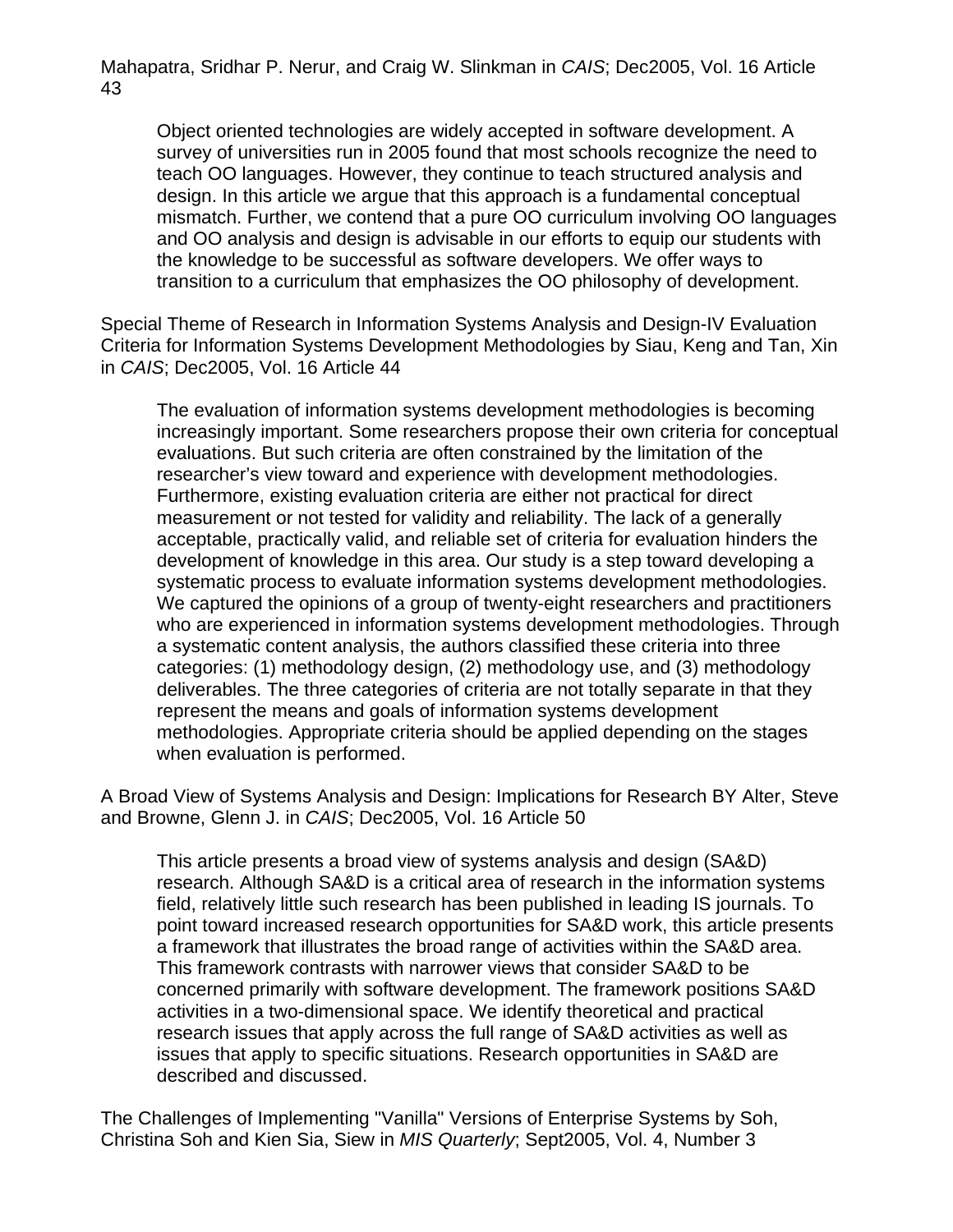A common prescription for reducing the costs and risks of implementing enterprise systems is to adopt a "vanilla" approach, where the organization implements the package without modification. In reality, few implementations are completely "vanilla." Generally, organizations modify the package to better align it with their organization because they are unwilling or unable to adapt to or live with the processes required by the package. Unfortunately, misalignments between package and organization are often identified fairly late in implementation, and then not appropriately managed. This article therefore addresses two questions: 1) How can organizations identify package-organization misalignments early? And 2) When should organizations align by modifying the package and when by changing their organization? Misalignments arise from the developer's context differing from the organization's context. The developer's context is reflected in the structures embedded in the package. The organization's context is reflected in its structures. We present a framework that distinguishes between misalignments arising from imposed structures versus those arising from voluntary structures. We refined the framework by analyzing several hundred instances of misalignments in ES implementations at three Asian hospitals. We conclude that organizations should identify major misalignments early and plan for appropriate alignment responses.

Project Retrospectives: Evaluating Success, Failure and Everything in Between by R. Ryan Nelson in *MIS Quarterly*; Sept2005, Vol. 4, Number 3

The fact that the majority of IT projects fail on at least one measure of success, and that billions of dollars in project waste is reported each year, suggests that there is a critical need for improving the way we manage these projects. The sobering truth is that the secret to more successful project management has been right in front of us the whole time-learning from the past. A retrospective (a.k.a. a postmortem) is a formal method for evaluating project performance, extracting lessons learned, and making recommendations for the future. A comprehensive retrospective considers three process-based measures of project success: whether it came in on schedule (time), whether it came in on budget (cost), and whether the requirements were met (product). It also considers three outcomebased measures of success: whether the resulting product or service was actually used (use), whether the project helped prepare the organization for the future (learning), and whether the project improved efficiency or effectiveness of the client organization (value). This article presents several retrospectives of IT projects to illustrate the importance of evaluating project success from these multiple dimensions, as well as from different stakeholder perspectives. Doing so can lead to some valuable lessons in the form of "failed successes" (process success + outcome failure), and "successful failures" (process failure + outcome success).

Delivering on the Promise of E-Procurement Hsiao, Ruey-Lin and Teo, Thompson S. H. in *MIS Quarterly*; Sept2005, Vol. 4, Number 3

Electronic procurement (e-procurement) involves using online facilities to conduct some of the activities involved in procuring goods and services, especially on-line bidding. It has been increasingly implemented by firms to reduce procurement costs, compress negotiation cycle times, and enhance access to global markets. However, most procurement executives remain unsure about how to implement e-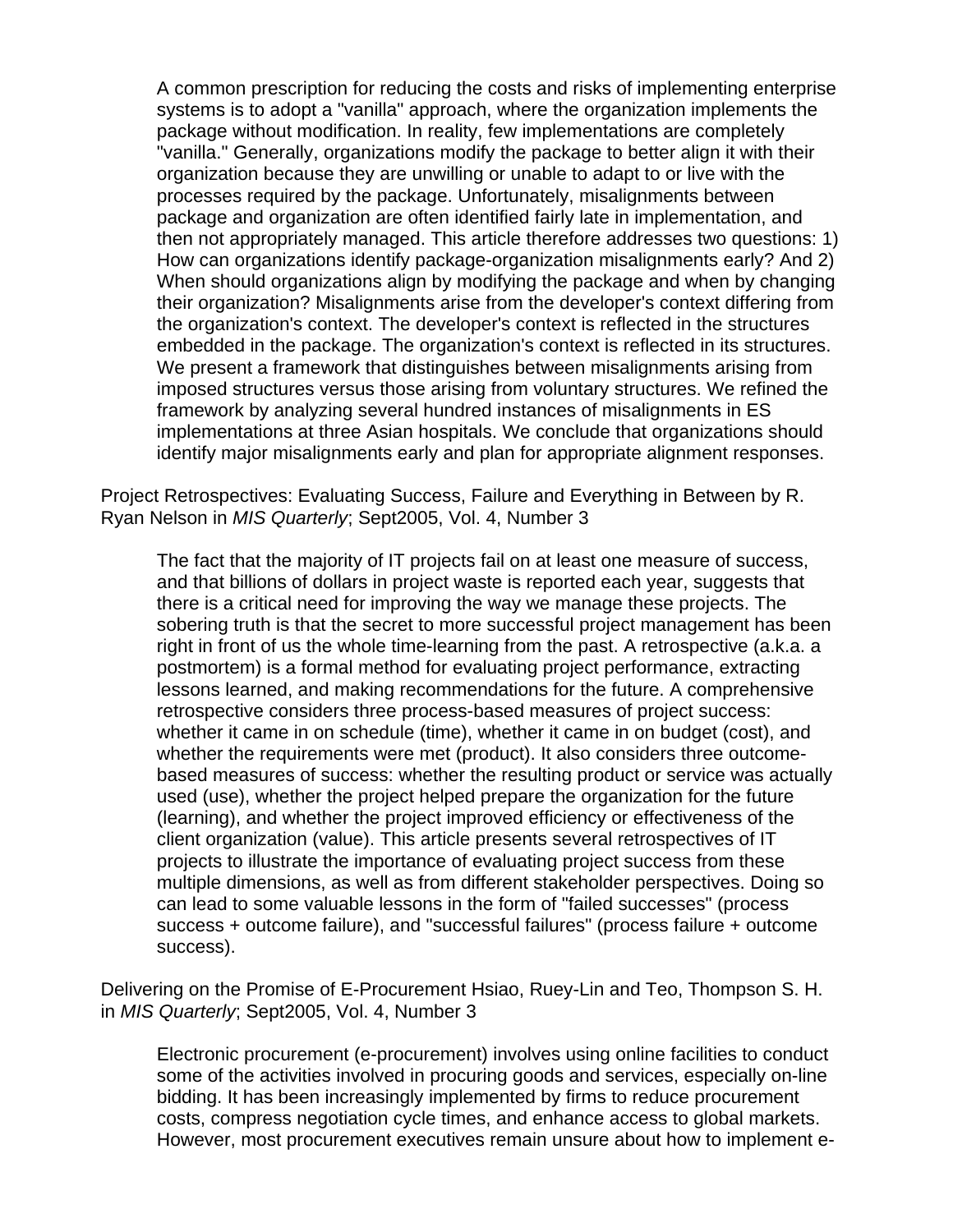procurement effectively. Based on a field study of 26 firms with business operations in Asia, we suggest a three-stage model for implementing eprocurement: (1) assess e-procurement's match with your firm's purchasing practices, (2) determine your operational and strategic objectives, and (3) overcome the key barriers most likely to discourage buyers and suppliers. This paper lists specific decision criteria in each of the three stages to help IS executives, procurement managers, and market makers mitigate the risks of eprocurement and implement it with greater confidence and effectiveness.

Understanding an Organization's View of the CIO: The Role of Assumptions About IT by Kaarst-Brown, Michelle L. in *MIS Quarterly*; June 2005, Vol. 4, Number 2

At the 2003 Society for Information Management's (SIM) annual meeting in New York City, many of the sessions focused on what CIOs could do once they got a seat with their business peers at the executive meeting table. Heightened concerns about information security and legislative compliance have increased interest in the an-swer. Despite the importance of IT to modern organizations, many IT executives are still not at that table because they are not viewed as equal to their business peers. Even elevating IT executives to C-level management and giving them the title of Chief Information Officer (CIO) do not guarantee that they are accepted and invited to high-level business meetings. This article provides one perspective on why some organizations are more open than others to affording their CIO an effective, influential, senior executive role. Our conclusion: Dominant assumptions about IT in different areas of an enterprise can explain differences in CIO status. Five assumptions that matter are: 1. Who should control IT direction 2. How central IT is seen to business strategy 3. The value placed on IT knowledge 4. Justifications for investing in IT 5. Who are deemed winners and losers when a new IT system is installed. This article explores these assumptions, and the IT clusters they form, to help CIOs and other senior IT executive better address the different assumption environments they face.

# **Research on Risk Analysis and Internal Control**

Understanding Disaster Recovery Planning through a Theatre Metaphor: Rehearsing for a Show that Might Never Open by Kenneth E. Kendall, Julie E. Kendall, and Kin C. Lee in *CAIS*; Dec2005, Vol. 16 Article 51

Disaster recovery planning for organizations is fundamental and often urgent. Planning supports the firm's ability to recover the core business functionality of its software, data, and systems after the occurrence of a natural or man-made disaster. Organizations must take steps to protect their software, systems and data backups from natural disasters, power outages, and even terrorist attacks. However the issue of disaster recovery is often awash in checklists or marooned in mundane statistics. Such sterile approaches tend to lead key managers, CEOs, and CIOs to relegate disaster recovery planning to a lower priority when they become overwhelmed with planning minutiae or bored with staid presentations. This paper introduces a theatre metaphor to enable a lively discussion and deeper understanding of disaster recovery planning. Specifically, we introduce the concept of workshopping a play. We explore this new approach from the world of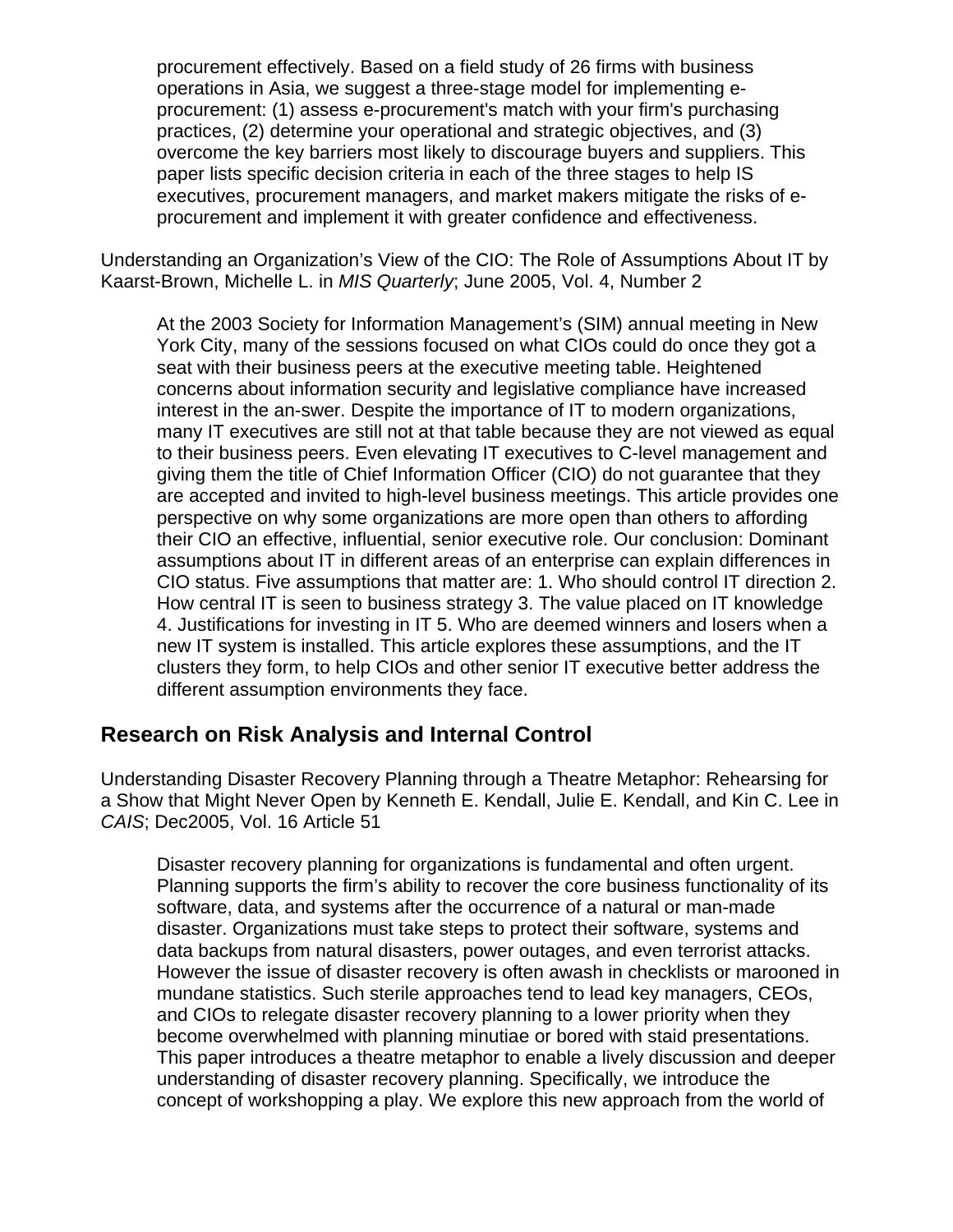theatrical productions to illuminate and deepen understanding of the importance of testing, evaluation, and reworking of scenarios for each potential disaster.

Future Security Approaches and Biometrics by Serquie Boukhonine, Vlad Krotov, and Barry Rupert in *CAIS*; Dec2005, Vol. 16 Article 48

Threats to information security are proliferating rapidly, placing demanding requirements on protecting tangible and intangible business and individual assets. Biometrics can improve security by replacing or complementing traditional security technologies. This tutorial discusses the strengths and weaknesses of biometrics and traditional security approaches, current and future applications of biometrics, performance evaluation measures of biometric systems, and privacy issues surrounding the new technology.

Psychological Contract Violation in Online Marketplaces: Antecedents, Consequences, and Moderating Role by Pavlou, Paul A. and Gefen, David in *Information Systems Research*; Dec2005, Vol. 16 Issue 4, p372-399, 28p

This study examines the nature and role of Psychological Contract Violation (PCV) in online marketplaces, a critical factor that has been largely overlooked by previous research. Applied to buyer-seller relationships, PCV is defined as a buyer's perception of having being treated wrongly regarding the terms of an exchange agreement with an individual seller. PCV with individual sellers is proposed as a formative first-order construct driven by the occurrence of fraud, product misrepresentation, contract default, delivery delay, and failure to follow product guarantees and payment policies. PCV with an individual seller is proposed to prompt a generalized perception of PCV with the entire community of sellers in a marketplace. PCV with the community of sellers is hypothesized to negatively affect buyer transaction behavior in a marketplace by directly impacting transaction intentions, price premiums, trust, perceived risk, and the perceived effectiveness of institutional structures. PCV is also hypothesized to act as a moderator, transforming the buyers' initial trust-based mindset to one more centered on perceived risk. Finally, PCV is hypothesized to attenuate the positive impact of trust on transaction intentions, while reinforcing the negative impact of perceived risk on transaction intentions. It is also proposed to attenuate the impact of the perceived effectiveness of institutional structures on trust, while strengthening its negative effect on perceived risk. As a means of preventing PCV, the buyers' positive experience and the sellers' favorable past performance are hypothesized to make PCV with the community of sellers less likely. A combination of primary and secondary longitudinal data from 404 buyers in eBay's and Amazon's online auctions support the proposed hypotheses, validating PCV as a central element of buyer-seller relationships in online marketplaces.

Dark Screen: An Exercise in Cyber Security by Tim Goles, Gregory B. White, and Glenn Dietrich in *MIS Quarterly*; June 2005, Vol. 4, Number 2

The digital age has transformed how organizations function. The production and delivery of essential goods and services is now highly dependent on the global information infrastructure: the complex and interconnected telecommunications networks and information systems owned and operated by a multitude of discrete organizations. Yet, this amorphous entity is beyond the control of individual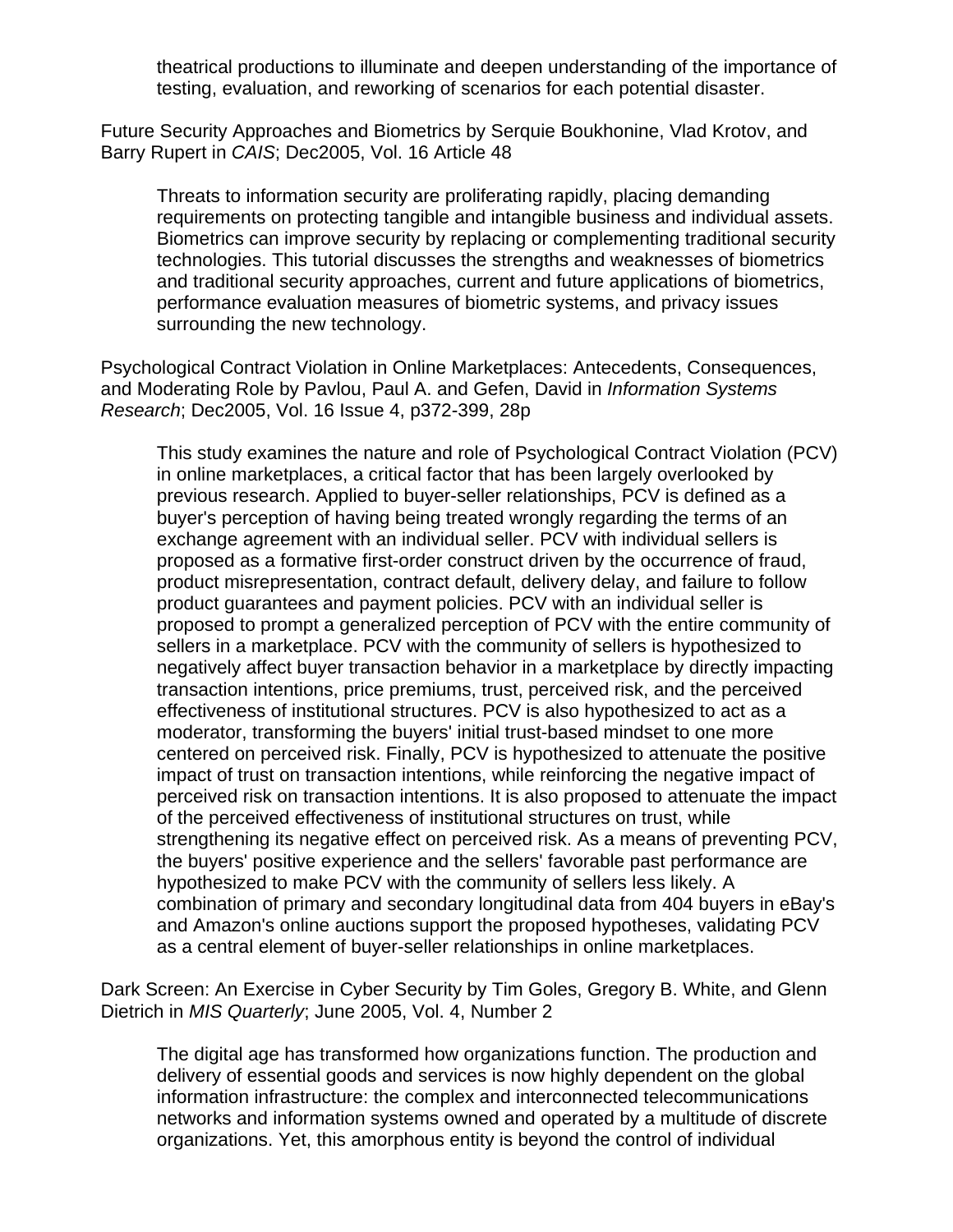organizations. This paper presents Dark Screen, a scenario-based exercise for identifying and assessing resources and capabilities useful in protecting the information infrastructure. One community's experience with Dark Screen offered three main observation: (1) there was a low level of awareness regarding information infrastructure interdependencies and vulnerabilities among the exercise participants, (2) the participating organizations had no process or mechanism for coordinating interorganizational responses to a cyber security incident, and (3) the communications channels for disseminating information before and during a cyber security incident were ill defined. In today's environment, organizations need to broaden their view of cyber security. The selfprotection model, where each organization only deploys a perimeter defense around its own boundaries, is no longer adequate. The three recommendations for management from the Dark Screen exercise are: (1) view cyber security as a business issue, not a technology issue, (2) broaden your cyber security mindset to include the information infrastructure your organization depends on but does not control, and (3) join collaboration efforts to coordinate cyber security regionally, if not nationally.

Just Right Outsourcing: Understanding and Managing Risk by Ravi Aron, Eric K. Clemons, and Sashi Reddi in *Journal of Management Information Systems*; Fall2005, Vol. 22 Issue 2, p37-55, 19p, 1 chart, 1 diagram

The risks associated with outsourcing have been the principal limitation on the growth of business process outsourcing, especially cross-border outsourcing. In addition to technological improvements in risk management, it is possible to reduce the risk of opportunistic behavior faced by the buyer by redesigning work flows and dividing work among multiple vendors, increasing the range of tasks that are now appropriate candidates for outsourcing. We provide a taxonomy of risks associated with the outsourcing of business processes. We focus on strategic risks and identify the components of this risk and the means by which it can be mitigated.

# **Research on Improving Decision-Making**

Advanced Business Intelligence at Cardinal Health by Traci A. Carte, Albert B. Schwarzkopf, Teresa M. Shaft, and Robert W. Zmud in *MIS Quarterly*; Dec2005, Vol. 4, Number 4

In the mid-1990s, Cardinal Health's Medical Products and Services business implemented SAP R/3, and built an accompanying data warehouse to handle business reporting. Since that time, use of the data warehouse has diffused widely across the enterprise and has evolved into an advanced business intelligence (BI) capability that the business professionals use regularly to solve problems and to take advantage of opportunities. Besides the data warehouse, the key components of this advanced BI environment are Cardinal Health's data infrastructure (its enterprise-wide data model, limited set of tools, and robust support environment) and its information culture (its data-driven decision style, business-led IT decisionmaking, dense social networks, and pull reporting structure). This article describes this advanced BI environment, how Cardinal Health evolved it, and how others might do the same.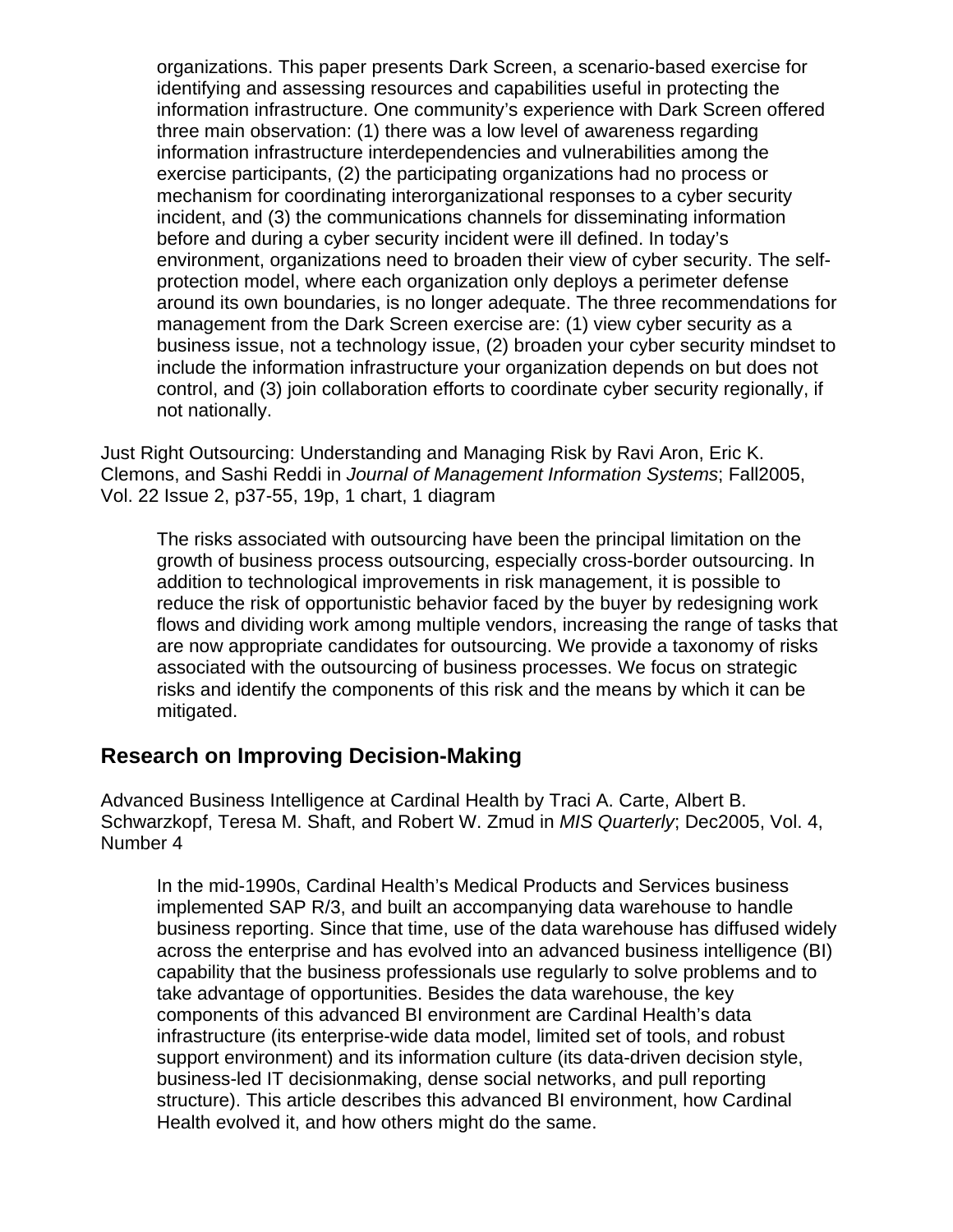<span id="page-13-0"></span>Developments in Practice XX - Digital Dashboards: Keep Your Eyes on the Road by James D. Mckeen, Heather A. Smith, and Satyendra Singh in *CAIS*; Dec2005, Vol. 16 Article 52

The authors convened a focus group of senior IT managers from a number of leading edge organizations to explore the topic of digital dashboards – defined as "electronic interfaces (typically portals) that provide employees with timely, personalized information to enable them to monitor and analyze the performance of the organization". Whereas earlier executive-based systems were not only "hand-tooled" exclusively for executives, they were also designed for (and based on the anticipation of) executives performing "what-if" analyses. In contrast, today's digital dashboards appear to be much more focused on providing information (i.e., access) and much less focused on supporting the analysis of the information provided. While this difference appears nuanced, it represents a profound difference in terms of the how the management function is supported by information technology. An analysis of the focus group's dashboards found three different categories: • performance-based to display the basic mix of financial and non-financial results broken out by current versus previous period, actual versus target, • project-based which relate primarily to status reporting where the only comparative data is "actual to budget", and • opportunity-based where the goal is to guide employees towards new opportunities for enhancing the business. While each category is for an express purpose, it is possible to group the benefits of all dashboards into the following four categories: • alignment with strategy and accountabilities, • enhanced decision making support and analysis, • improved integrity and timeliness of data, and • operational efficiencies. Furthermore, these benefits are no longer only for the senior executives. The availability of digital dashboards changed Executive Information Systems so that they are everyone's information system. The paper concludes with suggested strategies for implementing digital dashboards successfully to reap these benefits.

### **Call for Submissions: Conferences**

# • **The Ninth European Conference on Accounting Information Systems (ECAIS)**

Date: March 20-21, 2006 Place: Dublin, Ireland

The ninth European Conference on Accounting Information Systems will take place in Dublin, Ireland on March 20-21, 2006, immediately preceding the 29th Annual Congress of the European Accounting Association. The objective of ECAIS is to bring together researchers from all disciplines related to Accounting Information Systems (AIS). Topics of interest include, but are not limited to: business patterns, internal control developments, strategic information systems, cultural influences on AIS, performance evaluation, decision aids, business process reengineering, audit and assurance regarding AIS, enterprise resource planning, knowledge management, and educational studies. ECAIS is organized by the Maastricht Accounting, Auditing and Information Management Research Center (Universiteit Maastricht), and Bentley College (Boston, MA)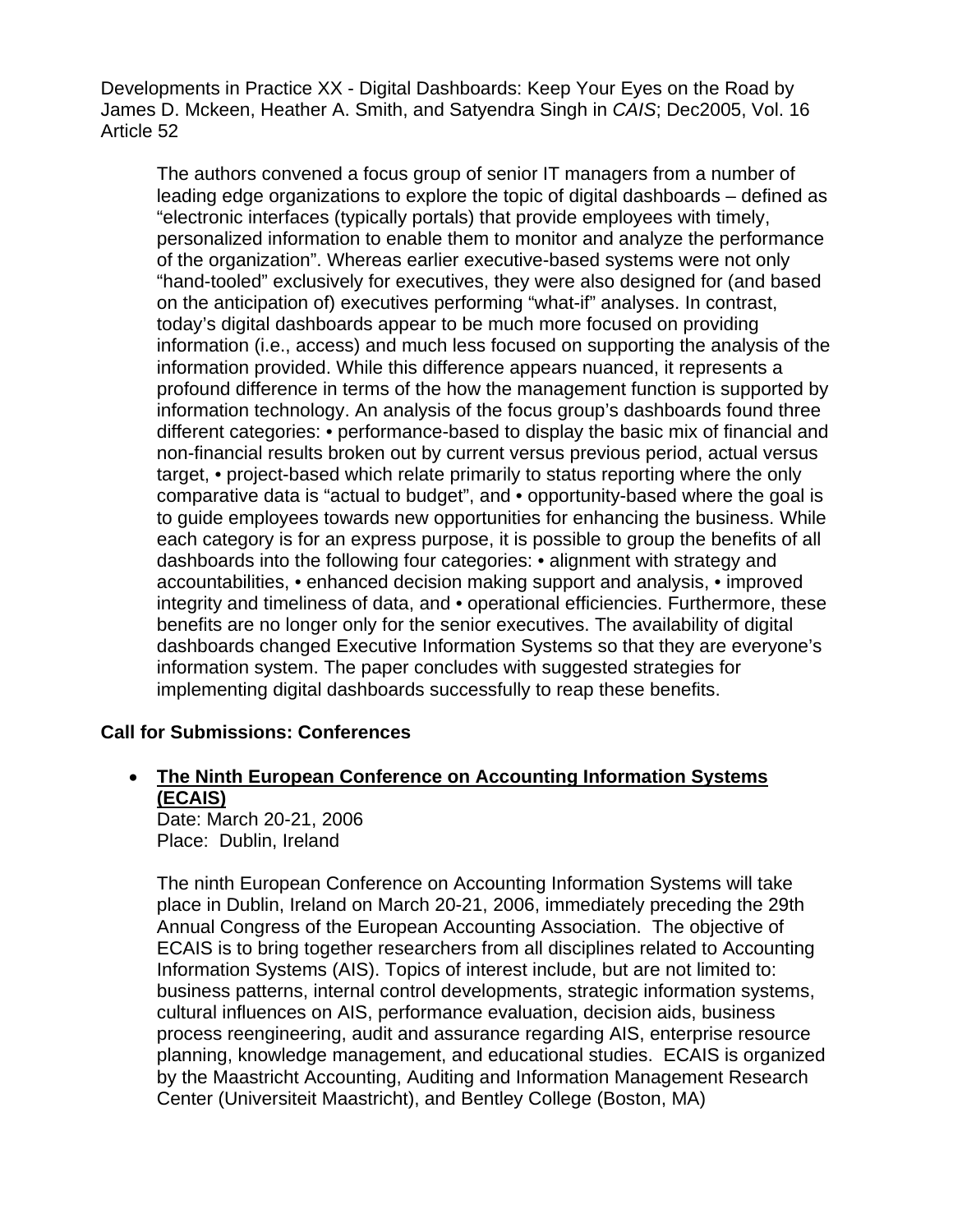<span id="page-14-0"></span>The ECAIS2006 program will consist of a keynote speech, a research forum (paper table top) and paper presentations. Submission deadline: January 1th, 2006. Acceptance notification: February 15th, 2006. Accepted papers will be considered for publication in International Journal of Accounting Information Systems:

http://www.elsevier.com/wps/find/journaldescription.cws\_home/620400/description #description

Please visit our website for further information and for registration: <http://www.ecais.org/>

Scientific committee: Bernadette Ruf (chair - Delaware State University), Barbro Back (AboAkademi University), Laury Bollen (Universiteit Maastricht), Guido Geerts (University of Delaware), Frank Hartmann (Rotterdam School of Management), Stewart Leech (University of Melbourne), Steven Maijoor (Universiteit Maastricht, AFM), Bill McCarthy (Michigan State University), Uday Murthy (University of South Florida), Phil Reckers (Arizona State University), Hanno Roberts (Norwegian School of Management), Steve Rockwell (University of Tulsa), Alan Sangster (Robert Gordon University), Paul Steinbart (Arizona State University), Steve Sutton (University of Central Florida), Barbara Waddington (University of Michigan at Flint).

Organizing committee: Jim Hunton (co-chair - Bentley College/Universiteit Maastricht), Eddy Vaassen (co-chair - Universiteit Maastricht/Universiteit van Amsterdam), Caren Schelleman (Universiteit Maastricht), Miriam Scheepers (secretary, Universiteit Maastricht): maj.scheepers@aim.unimaas.nl

# • **2006 17th IRMA International Conference**

Date: May 21-24, 2006 Place: Washington, D.C. For more information: [www.irma-international.org](http://www.irma-international.org/) 

#### • **2006 Second Asia/Pacific Research Symposium on Accounting Information Systems**

(in coordination with 2006 International Symposium on Audit Research) Date: June 20, 2006 Place: Melbourne, Australia For more information: [www.sigasys.org](http://www.sigasys.org/) 

The Department of Accounting and Business Information Systems at the University of Melbourne will host the Second Asia/Pacific Research Symposium on Accounting Information Systems. The Symposium will be held on Tuesday, June 20, 2006, in Melbourne immediately prior to the 2006 International Symposium on Audit Research (ISAR) which will be held in Sydney June 22 -23, 2005.

The Symposium is sponsored by the Special Interest Group for Accounting Information Systems (SIG-ASYS) of the Association For Information Systems (AIS) and the International Journal of Accounting Information Systems (IJAIS).

The Symposium will feature research papers, advanced PhD proposals and one or more panels that focus on the nexus between accounting and information systems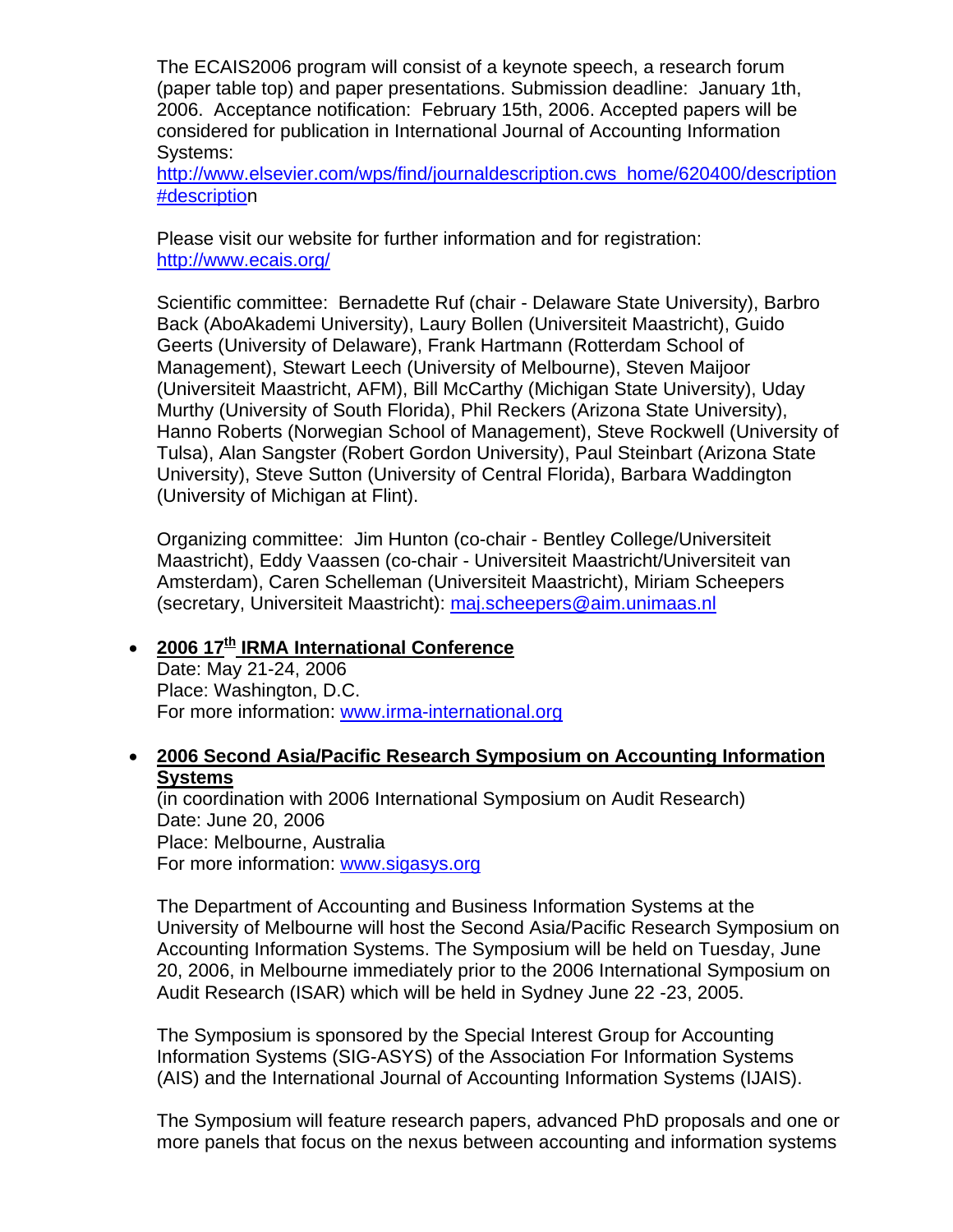research. The Symposium is particularly interested in interdisciplinary papers that draw from accounting, psychology, cognitive science, behavioral science, economics, and/or information technology. High quality, insightful and theoretically sound studies are encouraged.

All submissions to the Second Asia/Pacific Research Symposium on Accounting Information Systems must represent original work that has not already been published in a journal or conference proceedings (in complete form - abstract publication is permissible). If the work has been presented at another conference or is currently under consideration for publication or presentation elsewhere, the authors must disclose this fact. We would encourage participants attending ISAR to also submit papers to the Symposium that are at the intersection of auditing and information systems research. The Symposium closing dinner will be held following the sessions on June 20, allowing ISAR participants plenty of time to travel to Sydney on June 21.

At least one author for every accepted paper and all members of every accepted panel must register for the symposium and present their ideas in person.

Submissions may be of three types:

1. Completed research papers: Papers should conform to IJAIS format, which is consistent with MISQ.

- 2. Research-in-progress papers and Advanced PhD proposals: Submission of promising research in its formative stages does not require complete analysis of results. Submissions should include aone-page abstract and a paper that includes the following sections:
	- o research objectives and questions, theoretical foundations of the study,
	- o research methodology being used, current status of the project, and a
	- o description of what the authors propose to present at the conference.
- 3. Panel proposals: Panel proposals should include a general description of the panel, names and affiliations of all panel participants, a statement to the effect that all participants have made a commitment to serve on the panel (if it is accepted), a brief description of each participant's background and expertise related to the panel topic, and a description of each participant's views on the topic.

For completed paper and research-in-progress/advanced PhD proposal submissions, authors should identify themselves and provide contact information only on the cover page, as these submissions will be blind reviewed. The second page of the paper should consist of an abstract plus a list of key words describing the main topics of the manuscript (the MISQ keyword list should be used). Papers and panel proposals should be double-spaced to facilitate editing. The manuscript or proposal plus any supporting documentation (such as survey instruments) should be sent as e-mail attachments (in Word format, 12 point font with a minimum of 1 inch margins) to both the Symposium Co-Chairs: Professor Stewart Leech saleech@unimelb.edu.au <mailto:saleech@unimelb.edu.au> Professor Colin Ferguson colinf@unimelb.edu.au

Submissions to the Symposium: Submission Deadline: March 3, 2006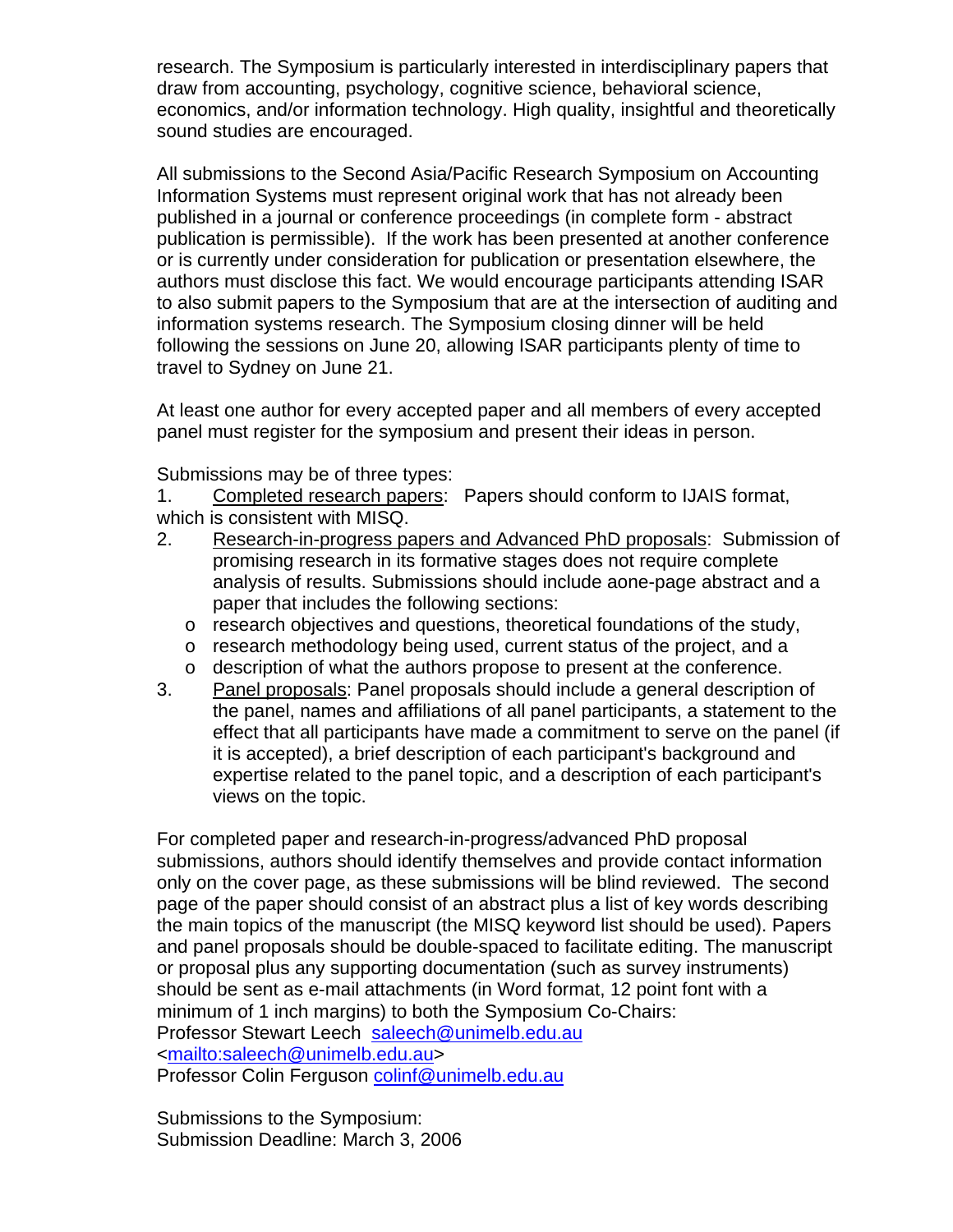<span id="page-16-0"></span>Notification of Decision: April 7, 2006

The Symposium Technical Committee is Stewart Leech, Colin Ferguson, Vicky Arnold & Steve Sutton.

Symposium Registration Deadline: April 30, 2006. Registration Forms will be available early in 2006 on the AIS SIG-ASYS website at: [http://www.sigasys.org](http://www.sigasys.org/)

#### • **The Eighth Annual AIS Educator Conference**

Date: June 23-26, 2006 Place: Estes Park, CO

The Eighth Annual AIS Educator Conference is scheduled for June 23-26 in Estes Park, Colorado. Hands-on training sessions by invited scholars are scheduled on Friday and Saturday, June 23 and 24. Conference sessions will be held Sunday and Monday, June 25 and 26. Submissions of papers, extended abstracts, or panel discussion proposals for the conference are welcome and are due by **April 1, 2006**. For details, visit <http://www.aiseducators.com/>

Papers, extended abstracts, or panel discussion proposals related to AIS teaching or research are all invited. In AIS teaching, areas include, but are not limited to, innovative assignments, cases, or projects about emerging IT concepts and/or tools in AIS. In AIS research, areas include, but are not limited to, classroom research, curriculum development, innovative course designs and delivery methods, and theoretical modeling in AIS.

From the conference review process, a committee will select full papers for publication in the **AIS Educator Journal** (our new online journal that will be launched in the conference in June 2006). You should indicate whether you would like your paper to be considered for publication in the email message of your submission. Such papers should follow these **[style guidelines](http://www.aiseducators.com/PDFs/AIS Educator journal Information for Authors.doc)**. Our new Managing Editor is Arline Savage: email: [savage@calpoly.edu](mailto:savage@calpoly.edu); Associate Editor is Stacy Kovar: email: [skovar@ksu.edu.](mailto:skovar@ksu.edu)

Papers, extended abstracts, or panel discussion proposals should be submitted via electronic format as an email attachment. Submissions must be in Word format. Please send your material to Rose Marie Martin at [rmmartin@csupomona.edu](mailto:rmmartin@csupomona.edu)

Papers, extended abstracts, or panel discussion proposals should include the following items in the email message: the title, type of submission (full paper, abstract, or panel discussion), name(s) of the author(s), school affiliation(s), whether you would like the paper to be considered for publication in the **AIS Educator Journal**, primary contact person's name and address, telephone number, and email address. The body of the proposal (i.e., the attachment) should not include the authors' names.

If you wish to be a reviewer and/or session chair, please email your request to Rose Marie Martin at [rmmartin@csupomona.edu](mailto:rmmartin@csupomona.edu). Registration for the conference is required to be a presenter, session chair or discussant.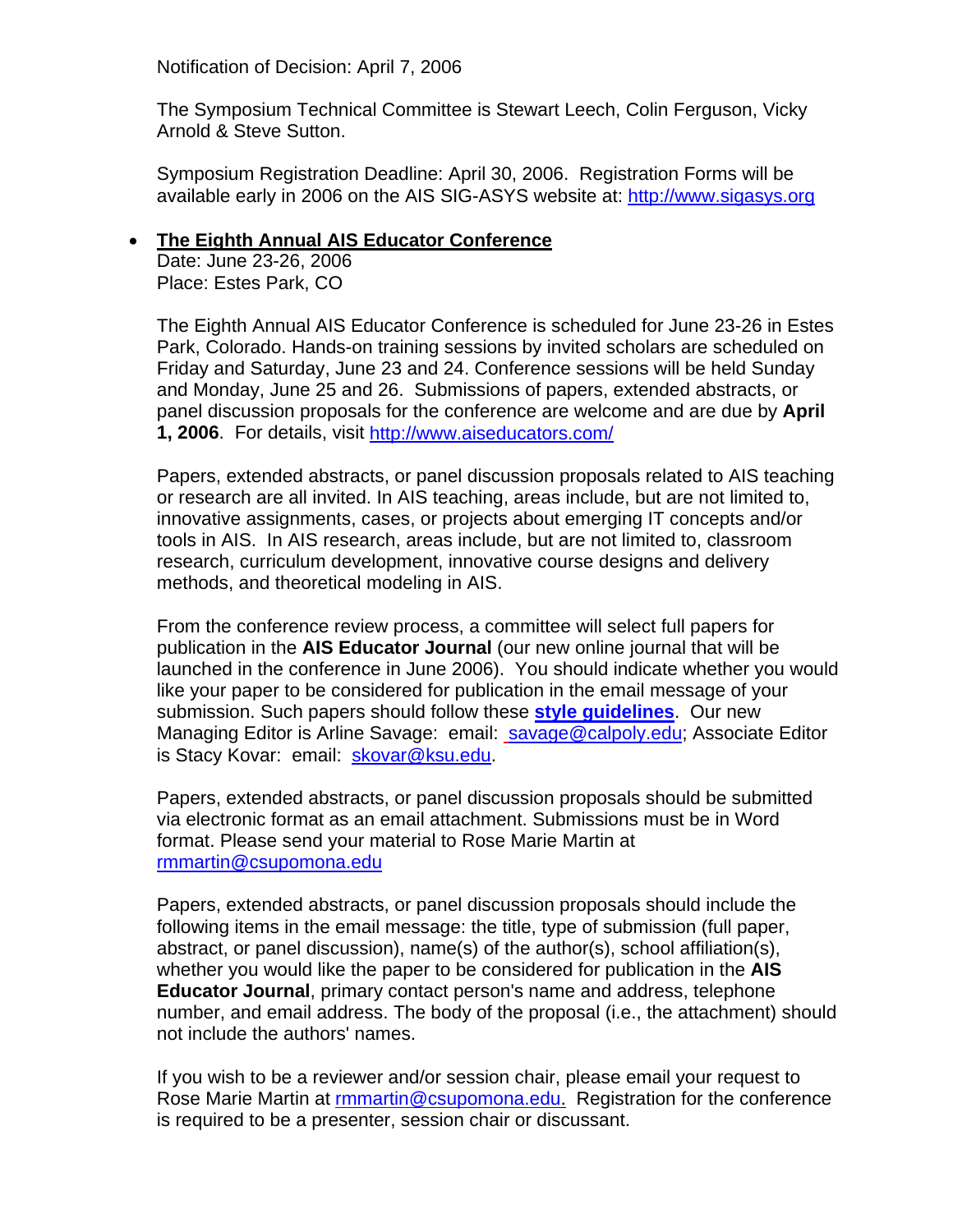## <span id="page-17-0"></span>• **The Americas Conference for the Association for Information Systems (AMCIS) 2006 Call for papers**

Date: August 4-6, 2006 Place: Acapulco, Mexico

We are very pleased to invite you to submit papers to AMCIS2006 to be celebrated in Acapulco, Mexico. <http://amcis2006.aisnet.org/>.

Two mini-tracks are being sponsored by SIG-ASYS and SIG-SEC: (1) Accounting Information Systems

<[http://xbrl.emporia.edu/AMCIS2006/Call.For.Papers.AIS.htm>](http://xbrl.emporia.edu/AMCIS2006/Call.For.Papers.AIS.htm) Co-Chairs: William S. Remington (Emporia State University), Terry L. Fox (Baylor University), and Richard A. Huff (Colorado State University). (2) Business Process Control, Security, and Risk Assessment <[http://web.bentley.edu/empl/r/aray/amcis06.htm>](http://web.bentley.edu/empl/r/aray/amcis06.htm) Co-Chairs: Amy W. Ray (Bentley College). Steve G. Sutton (University of Central Florida). Alternatively, to reach the Calls for Papers for various Mini-Tracks, please go to the conference Web site [\(http://amcis2006.aisnet.org/\)](http://amcis2006.aisnet.org/) and click on the link to Call for Papers. The Mini-track list and their respective Calls for Papers are available by clicking on the link Mini-tracks. Mini-track chairs have requested that all authors submit an abstract via email prior to submitting their papers.

Guidelines for Paper Submission: Submit abstracts via email to the appropriate mini-track chair(s) by **February 1, 2006**. Submit final papers via the AIS Review System by **March 1, 2006**. See the conference Web site for details. Authors can submit multiple papers but in general may present only once during the conference.

Copyright Information: Submission of a paper to AMCIS2006 represents the author's agreement to allow AIS to publish the paper in any written or electronic format for distribution to all interested parties in perpetuity with or without compensation to AIS and without compensation to the author. The parties understand that the author is granting a nonexclusive license and all copyrights remain the property of the author.

The success of AMCIS depends on your help. Please volunteer to review by contacting the chair(s) of the mini-track for which you wish to serve as a reviewer. Join us for the first AMCIS in Latin America.

Hasta Pronto! Rajiv Sabherwal and Rick Watson AMCIS 2006 Program Co-Chairs

• **AAA- IS Section 2007 Mid-Year Meeting**

Date: January 3-6, 2007 Place: Savannah, GA

The 2007 meeting will include a plenary speaker, panel discussions, research paper sessions, teaching sessions, forum papers, and the 5<sup>th</sup> annual AIS New Scholar Consortium. Please mark your calendars and submit your papers by **September 1, 2006** to Sev Grabski ([grabski@msu.edu](mailto:grabski@msu.edu)).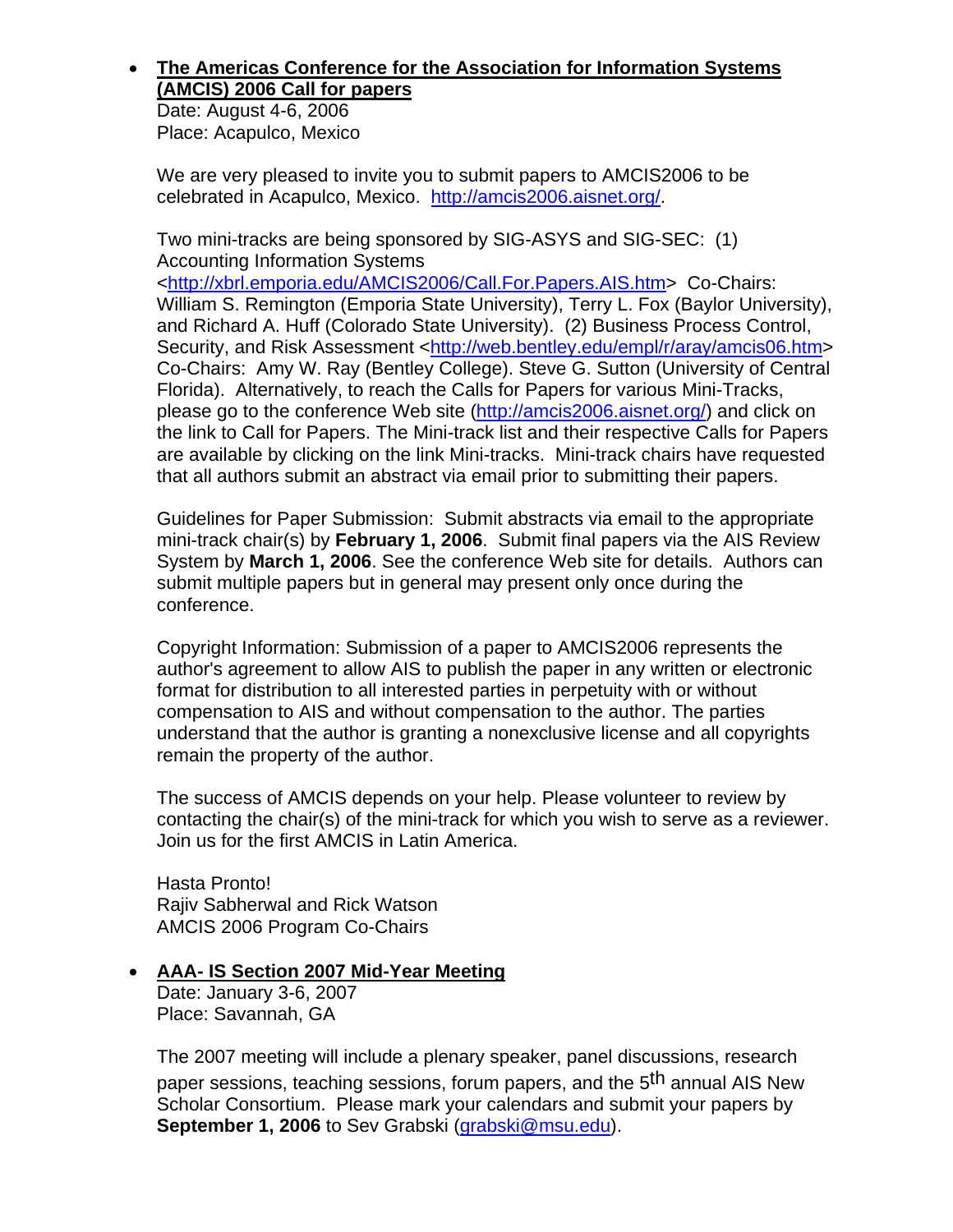Here is a quick outline of the conference:

**AIS New Scholar Consortium.** The 5th annual AIS New Scholar Consortium will kick off with a reception on Wednesday evening, January 3rd. The consortium is open to all AIS and IS doctoral students and to AIS professors who received their PhD after January 1, 2003. Consortium attendees will meet on Thursday, January 4th and will receive advice from seasoned AIS faculty for successfully starting an academic career. The JIS Research Development Workshop is scheduled for the afternoon of the New Scholar Consortium. The purpose of this Workshop is to promote research by PhD students and faculty new to AIS research. Workshop participants will discuss drafts of their working papers with members of the JIS Editorial Advisory and Review Board and with other workshop participants. The workshop is structured to provide detailed feedback to further develop a working paper for future journal submission. There is no obligation for the authors to submit their completed work to JIS, although JIS is one high quality journal outlet that does welcome conceptual, theoretical, and empirical AIS papers.

The IS section will once again waive the registration fee for the entire meeting for doctoral students who are members of the IS section. This is made possible by a grant from the KPMG Foundation.

- **Concurrent Sessions.** The 2007 meeting will have concurrent sessions featuring both academic research papers and education research papers.
- **Research Forum**. This is an opportunity for authors to discuss their papers in an informal setting.
- **Best Paper Awards**. Reviewers will nominate papers for the Best Academic Paper and Best Education Paper Awards. The Research and Publications committee and the Education committee will select the winners in a blind review process. Award winners will be recognized during the conference.
- **AI/ET Involvement**. The AI/ET Section of the AAA will join the IS section in this meeting. Some concurrent sessions will feature papers solely from the AI/ET membership.

**Semantic Modeling of Accounting Phenomena (SMAP) CPE Session.** A SMAP workshop will be offered as a continuing professional education (CPE) session on Thursday, January  $4<sup>th</sup>$  from 8:30 am – 5:00 pm. The workshop will be led by Bill McCarthy and Julie Smith David.

**Objective of the workshop:** This workshop provides a forum for researchers and educators interested in semantic modeling of accounting phenomena, as illustrated by the resources, events, and agents (REA) paradigm. The SMAP workshop is a seminar in that the discussion is lively yet informal. All participants are strongly encouraged to contribute teaching and/or research materials that they have developed. Regardless of whether materials are for the classroom or research work-in-progress, they are welcome and should be submitted to [julie.smith.david@asu.edu](mailto:julie.smith.david@asu.edu) by December 1, 2006. All submitted workshop materials will be shared through a private web site, and each participant will make a brief presentation of their work during the SMAP meeting. Ideally, half of the contributions will be educational and half research - but the proportion of each is dependent on participants contributing materials! Historically, the teaching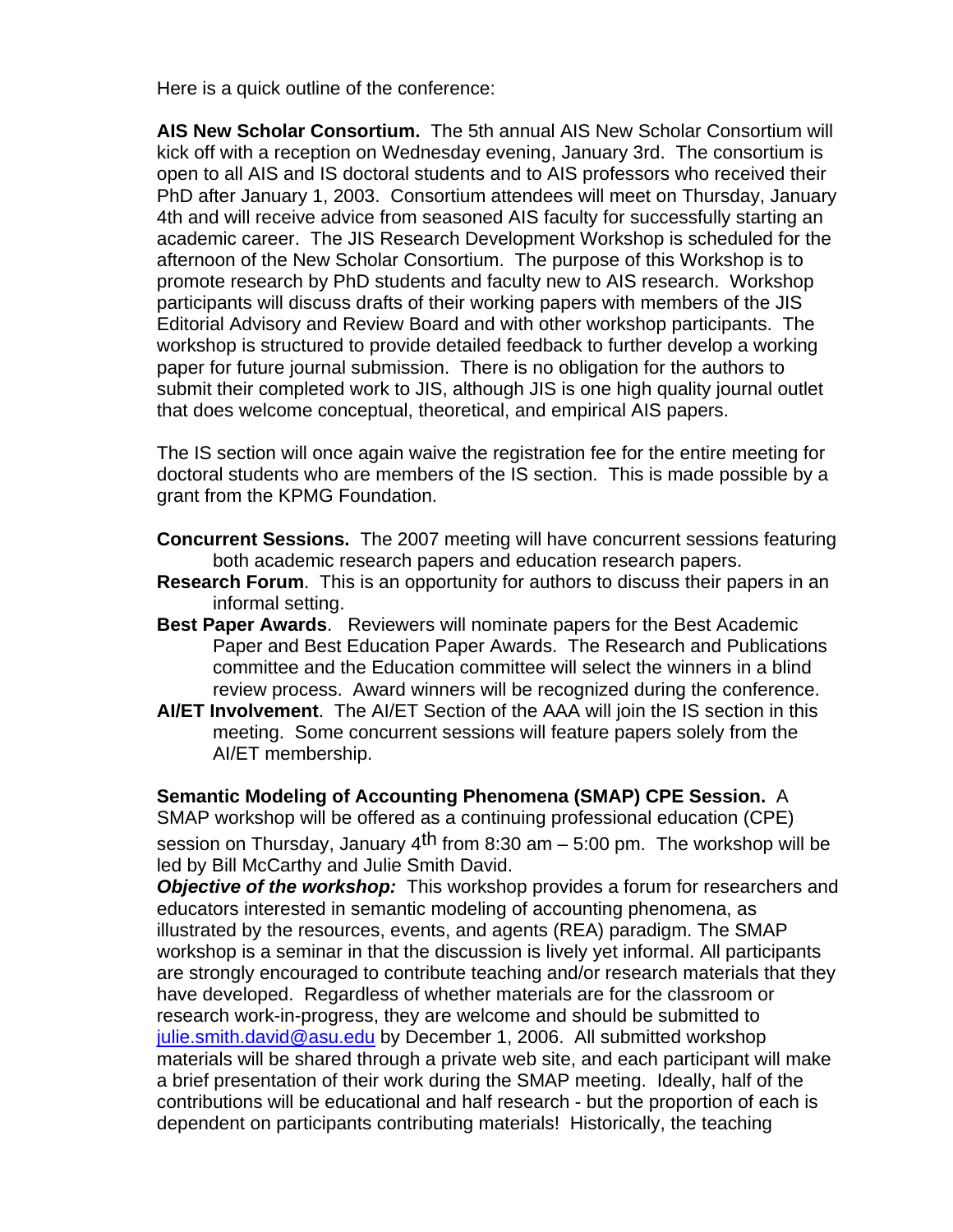<span id="page-19-0"></span>materials have been shared to increase the data-modeling resources available to all, and to develop insights into problems frequently experienced in the classroom. Thus, if you have any REA problem sets, cases, or teaching tools and techniques, they would be much appreciated by the group. Additionally, very preliminary research submissions are encouraged with the goal of providing detailed feedback early in the process.

*Who should attend:* SMAP is designed for those interested in enhancing their REA expertise. Participants in prior years have included faculty with limited experience in REA to faculty who are active in researching advanced REA issues. Anyone interested in REA is encouraged to attend.

#### **Call for Submissions: Journals**

• **A Special Issue of the Journal:** *International Journal of e-Collaboration*

#### **Guest editors:**

*Jane Fedorowicz, Bentley College, USA Isidro Laso-Ballesteros, Scientific Officer, European Commission, Belgium Antonio Padilla-Meléndez, University of Málaga, Spain* 

#### **IJeC editor:**

*Ned Kock, Texas A&M International University* 

#### **Topics:**

In the global economy, collaboration within groups of geographically dispersed knowledge workers is quickly becoming the locus of creativity and innovation. Advanced Information and Communication Technologies (ICT) that enable e-Collaboration enhance group work, especially when teams must share information and make decisions across business and national boundaries. These e-Collaboration technologies within multidisciplinary and technologically complex work groups are paving the way towards collaborative environments involving both human and artificial artefacts. Collaborative environments will orchestrate interaction within networks of workers, partners and customers to boost creativity and innovation.

E-collaboration technologies will supply seamless connectivity to allow work anywhere and anytime. Moreover, they will help to manage the complexity derived from the diversity of workers, knowledge and other resources that must coordinate effort on a collective creative task. E-Collaboration technologies will ensure access to contextualised services (such as shared digital images) and will assure easy interaction among team members.

Environments endowed by e-Collaboration technologies will provide access to expanded, shared experience and knowledge and facilitate meetings among team members to deliver more creative ideas. More participants can be involved in the innovation process, qualified by knowledge and not by proximity. User friendly "physual" (i.e., combining physical and virtual) collaborative environments will support the participation of previously unavailable expertise (e.g., from the elderly) into the creation of new innovative products.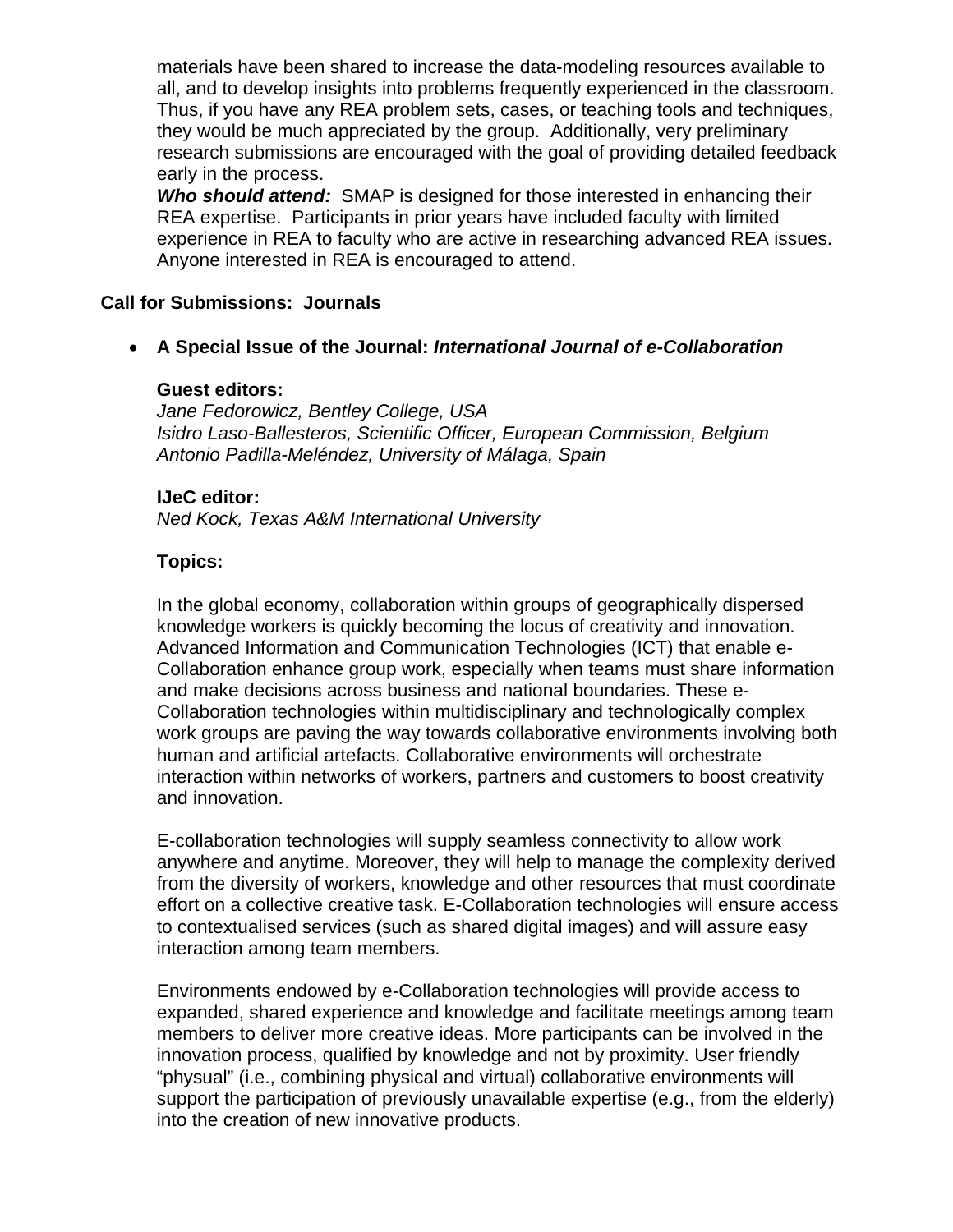We welcome submissions that address issues associated with e-collaboration involving creativity and innovation processes. Contributions might focus on the design of e-collaboration technologies, their impact on team composition and outcomes, or the collaborative processes the teams adopt to address their creativity and innovation needs. Examples of topics include (but are not limited to):

• Design of effective e-Collaboration enabled creativity and innovation processes

• Measuring the impact of e-Collaboration technologies on team innovation and creativity

- E-collaboration technologies to support innovation and creativity
- Knowledge activation in creative teams
- Creative collaborative environments responding to users' demands
- P2P creative collaborative environments
- Knowledge worker role in creativity and innovation
- Diversity and e-Collaboration to foster creativity and innovation
- E-Collaboration technologies and techniques for human-robotic teams.
- Creativity techniques for decentralized teams
- Creative leadership and governance of e-collaborations
- E-collaboration technologies for cross-cultural innovation
- Computed Aided Innovation (CAI)
- Professional virtual communities and innovation
- Creative problem solving processes for e-collaboration
- Creative ICT support for collaborative decision making and negotiation
- Trust in virtual teams

## **Important dates:**

Below are tentative dates for all the main steps involved in the production and publication of the Special Issue:

- July 1, 2006: All submissions are due to the guest editors.
- October 1, 2006: Decisions and review comments are sent to authors.

• December 1, 2006: Revised and resubmitted manuscripts are sent back out for review.

- February 1, 2007: Final decision letters are sent to authors.
- April 1, 2007: Final revised manuscripts are due to Editor.
- June 1, 2007: Special Issue goes to Idea Group for publication.
- July 1, 2007: Proofs go to authors.
- September 1, 2007: Special Issue is published.

# **Submission guidelines:**

All submissions must be in English, and should represent the original work of the authors. Improved versions of papers previously published in conference proceedings are welcome, provided that no copyright limitations exist. Submissions must be made electronically via e-mail to Jane Fedorowicz, Isidro Laso-Ballesteros or Antonio Padilla-Meléndez (address below). The manuscript should be included as an attachment in MS Word format.